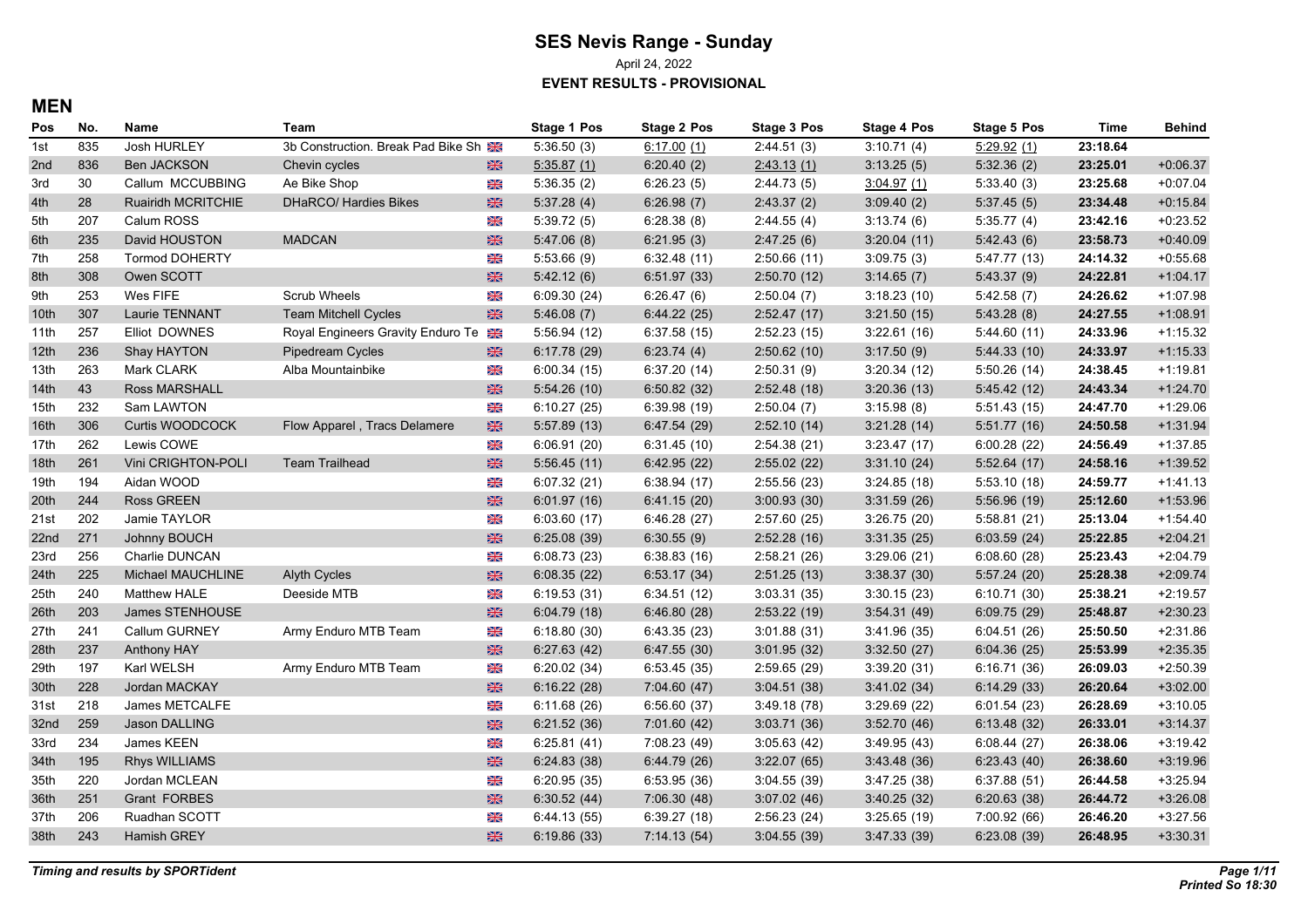April 24, 2022

**EVENT RESULTS - PROVISIONAL**

#### **MEN**

| Pos  | No. | Name                 | Team                                |                | <b>Stage 1 Pos</b> | <b>Stage 2 Pos</b> | Stage 3 Pos | <b>Stage 4 Pos</b> | <b>Stage 5 Pos</b> | Time     | <b>Behind</b> |
|------|-----|----------------------|-------------------------------------|----------------|--------------------|--------------------|-------------|--------------------|--------------------|----------|---------------|
| 39th | 216 | Stephen MILLER       |                                     | XK             | 6:33.79(45)        | 7:03.68 (45)       | 3:03.87(37) | 3:52.50(45)        | 6:17.65(37)        | 26:51.49 | $+3:32.85$    |
| 40th | 208 | Lee ROBSON           |                                     | $\frac{N}{2}$  | 6:22.92(37)        | 7:14.29(55)        | 3:02.90(34) | 3:49.25(40)        | 6:27.27(41)        | 26:56.63 | $+3.37.99$    |
| 41st | 267 | lan BURKINSHAW       | <b>AMS Enduro</b>                   | $\frac{1}{2}$  | 6:25.39(40)        | 6:49.67(31)        | 3:06.60(44) | 4:12.79 (65)       | 6:31.57(43)        | 27:06.02 | $+3.47.38$    |
| 42nd | 833 | <b>Bob ALLAN</b>     |                                     | $\frac{N}{2N}$ | 6:42.15(53)        | 7:14.60(56)        | 3:07.87(48) | 3:53.10(47)        | 6:16.60(35)        | 27:14.32 | $+3:55.68$    |
| 43rd | 269 | Kiefer BROWN         |                                     | Ж              | 6.42.28(54)        | 6:59.68(40)        | 3:10.35(51) | 3:49.50(42)        | 6:33.92(45)        | 27:15.73 | $+3:57.09$    |
| 44th | 205 | Harry SHEPHERD       | Infantry Enduro team                | $\frac{N}{2N}$ | 6:15.46(27)        | 6.35.68(13)        | 2:58.72(27) | 3:32.53(28)        | 7:54.44 (73)       | 27:16.83 | $+3.58.19$    |
| 45th | 215 | Craig MILLER         | Lapierre Zipp Collective            | 米              | 6:39.78(51)        | 7:25.38 (67)       | 3:06.70(45) | 3:37.93(29)        | 6:28.63(42)        | 27:18.42 | $+3:59.78$    |
| 46th | 212 | Declan O'CONNOR      | <b>Ride Days Racing</b>             | $\frac{N}{2N}$ | 6:54.60(63)        | 6:58.90(38)        | 3:08.65(49) | 3:40.32(33)        | 6:36.77(49)        | 27:19.24 | $+4:00.60$    |
| 47th | 200 | Andrew ROBINSON      |                                     | XK             | 6:38.85(50)        | 7:08.48(50)        | 3:06.50(43) | 3:50.78(44)        | 6:37.36(50)        | 27:21.97 | $+4:03.33$    |
| 48th | 223 | Nathan MCCORMICK     | AMS gravity enduro                  | $\frac{N}{2N}$ | 6.46.37(58)        | 6:59.35(39)        | 3:11.12(52) | 3.49.42(41)        | 6:51.09(60)        | 27:37.35 | $+4:18.71$    |
| 49th | 227 | Sam MACLEAN          |                                     | ⋇              | 6:41.68(52)        | 7:10.53(52)        | 3:17.10(62) | 3:55.06(50)        | 6:35.81(47)        | 27:40.18 | $+4:21.54$    |
| 50th | 249 | Nathan GALE          | Navy Cycling                        | 器              | 6:34.35(46)        | 7:17.25(57)        | 3:10.30(50) | 4:02.70(56)        | 6:35.98(48)        | 27:40.58 | $+4:21.94$    |
| 51st | 222 | Tommy MCCUAIG        |                                     | $\frac{1}{2}$  | 6:46.76 (59)       | 7:03.82 (46)       | 3:11.35(53) | 3:58.77(53)        | 6:41.74 (52)       | 27:42.44 | $+4.23.80$    |
| 52nd | 193 | <b>Ryan WORK</b>     |                                     | $\frac{N}{2N}$ | 6:36.98(48)        | 7:17.75 (58)       | 3:13.10(55) | 3:59.85(54)        | 6:34.93(46)        | 27:42.61 | $+4:23.97$    |
| 53rd | 255 | Arran EVISON         | Torg                                | XK             | 6:38.69(49)        | 7:12.47(53)        | 3:04.75(41) | 4:07.60 (59)       | 6:45.50(55)        | 27:49.01 | $+4:30.37$    |
| 54th | 199 | Kyle WATSON          |                                     | $\frac{N}{2N}$ | 6:56.00(65)        | 7:02.20(43)        | 3:02.75(33) | 4:03.10(57)        | 6.49.11(58)        | 27:53.16 | $+4:34.52$    |
| 55th | 226 | Alexander MACLELLAN  |                                     | $\frac{1}{2}$  | 6:36.89(47)        | 7:20.73 (60)       | 3:20.80(64) | 4:07.04 (58)       | 6:32.45(44)        | 27:57.91 | $+4:39.27$    |
| 56th | 196 | <b>Jack WILLIAMS</b> |                                     | $\frac{N}{2N}$ | 6.49.17(61)        | 7:00.02(41)        | 3:11.90(54) | 4:11.59(64)        | 6.47.05(57)        | 27:59.73 | $+4.41.09$    |
| 57th | 210 | Hugh READMAN         |                                     | XK             | 6.45.65(57)        | 7:24.05 (62)       | 3:14.28(60) | 3.54.17(48)        | 6:45.75(56)        | 28:03.90 | $+4.45.26$    |
| 58th | 198 | <b>Isaac WEBER</b>   | <b>RAFCA</b>                        | $\frac{N}{2N}$ | 6:52.63(62)        | 7:33.97(73)        | 3.07.47(47) | 3:58.02(52)        | 6:58.11(64)        | 28:30.20 | $+5:11.56$    |
| 59th | 211 | Daniel POTTER        |                                     | XK             | 6.45.45(56)        | 7:25.70 (68)       | 3:13.10(55) | 4:33.70 (69)       | 6:42.33(53)        | 28:40.28 | $+5:21.64$    |
| 60th | 250 | <b>Erik FRANCIS</b>  |                                     | 器              | 7:18.74(71)        | 7:18.73 (59)       | 3:13.45(58) | 4.02.12(55)        | 6:51.47(61)        | 28:44.51 | $+5:25.87$    |
| 61st | 242 | Kai GRUNDY           | AAC MTB Enduro Team                 | $\frac{1}{2}$  | 7:13.99 (69)       | 7:24.88 (66)       | 3:15.02(61) | 4.08.18(60)        | 6:51.88(62)        | 28:53.95 | $+5:35.31$    |
| 62nd | 245 | Craig GRAHAM         |                                     | $\frac{N}{2N}$ | 7:17.21 (70)       | 7:24.75 (65)       | 3:19.35(63) | 4:10.12(63)        | 6:51.05(59)        | 29:02.48 | $+5.43.84$    |
| 63rd | 213 | John MULHOLLAND      |                                     | $\frac{N}{N}$  | 7:19.38 (72)       | 7:24.18 (63)       | 3:13.97(59) | 4:15.07(66)        | 6:58.55(65)        | 29:11.15 | $+5:52.51$    |
| 64th | 219 | Josh MEADOWS         | Royal Air Force Cycling Association |                | 7:31.20 (75)       | 7:21.90(61)        | 3:13.15(57) | 4:09.45(62)        | 6:56.88(63)        | 29:12.58 | $+5:53.94$    |
| 65th | 204 | Fraser SHEPHERD      |                                     | ⋇              | 7:05.39 (66)       | 7:29.08 (71)       | 3:22.70(66) | 4:20.83(67)        | 7:19.41 (68)       | 29:37.41 | $+6:18.77$    |
| 66th | 279 | Matthew AIRTON       | Royal Engineers Gravity Enduro Te   |                | 7:33.73 (76)       | 7:24.23(64)        | 3:33.30(73) | 4:35.10(70)        | 7:18.96(67)        | 30:25.32 | $+7:06.68$    |
| 67th | 260 | George DALLIMORE     |                                     | X              | 7:39.41 (78)       | 7:25.88(69)        | 3:32.52(72) | 4:32.40 (68)       | 7:27.35(71)        | 30:37.56 | $+7:18.92$    |
| 68th | 274 | Lewis BIRD           | Royal Engineers Gravity Enduro Te   |                | 7:34.11(77)        | 7:29.93 (72)       | 3:24.50(67) | 4:49.85 (75)       | 7:48.86 (72)       | 31:07.25 | $+7:48.61$    |
| 69th | 230 | Robbie MACDONALD     |                                     | ⋇              | 8:01.63(82)        | 7:57.13 (79)       | 3:32.26(70) | 4:41.22 (74)       | 7:25.33(70)        | 31:37.57 | $+8.18.93$    |
| 70th | 247 | Jason GILMOUR        |                                     | 米              | 7:47.09 (79)       | 7:48.15 (76)       | 3:37.73(75) | 5:04.22(77)        | 7:23.18(69)        | 31:40.37 | $+8:21.73$    |
| 71st | 277 | Jamie ARTHUR         | <b>JR Cycleworks</b>                | 米              | 8:13.04(83)        | 7:55.88 (78)       | 3:27.55(69) | 4:35.31 (71)       | 7:57.49 (75)       | 32:09.27 | $+8.50.63$    |
| 72nd | 272 | Alastair BOND        |                                     | $\frac{N}{2N}$ | 7:49.77 (80)       | 8:09.60(81)        | 3:44.53(77) | 4:35.40 (72)       | 7:55.95 (74)       | 32:15.25 | $+8.56.61$    |
| 73rd | 265 | Andrew CARVILL       |                                     | XK             | 7:52.53(81)        | 8:09.68(82)        | 3:40.79(76) | 5:26.31(79)        | 7:59.00 (77)       | 33:08.31 | $+9.49.67$    |
| 74th | 275 | Rob BENSON           |                                     | $\frac{N}{2N}$ | 8:18.19(84)        | 8:08.25(80)        | 3:32.35(71) | 5:15.56(78)        | 7:57.53 (76)       | 33:11.88 | $+9.53.24$    |
| 75th | 229 | Andrew MACDONALD     |                                     | Ж              | 8:34.42(85)        | 7:52.22 (77)       | 3:53.15(79) | 4:56.02 (76)       | 8:24.30 (78)       | 33:40.11 | $+10.21.47$   |
| 76th | 246 | Graeme GODDARD       |                                     | $\frac{N}{2N}$ | 7:07.96 (68)       | 7:36.64(74)        | 3:27.10(68) | 4:08.78(61)        | 11:23.22 (82)      | 33:43.70 | $+10:25.06$   |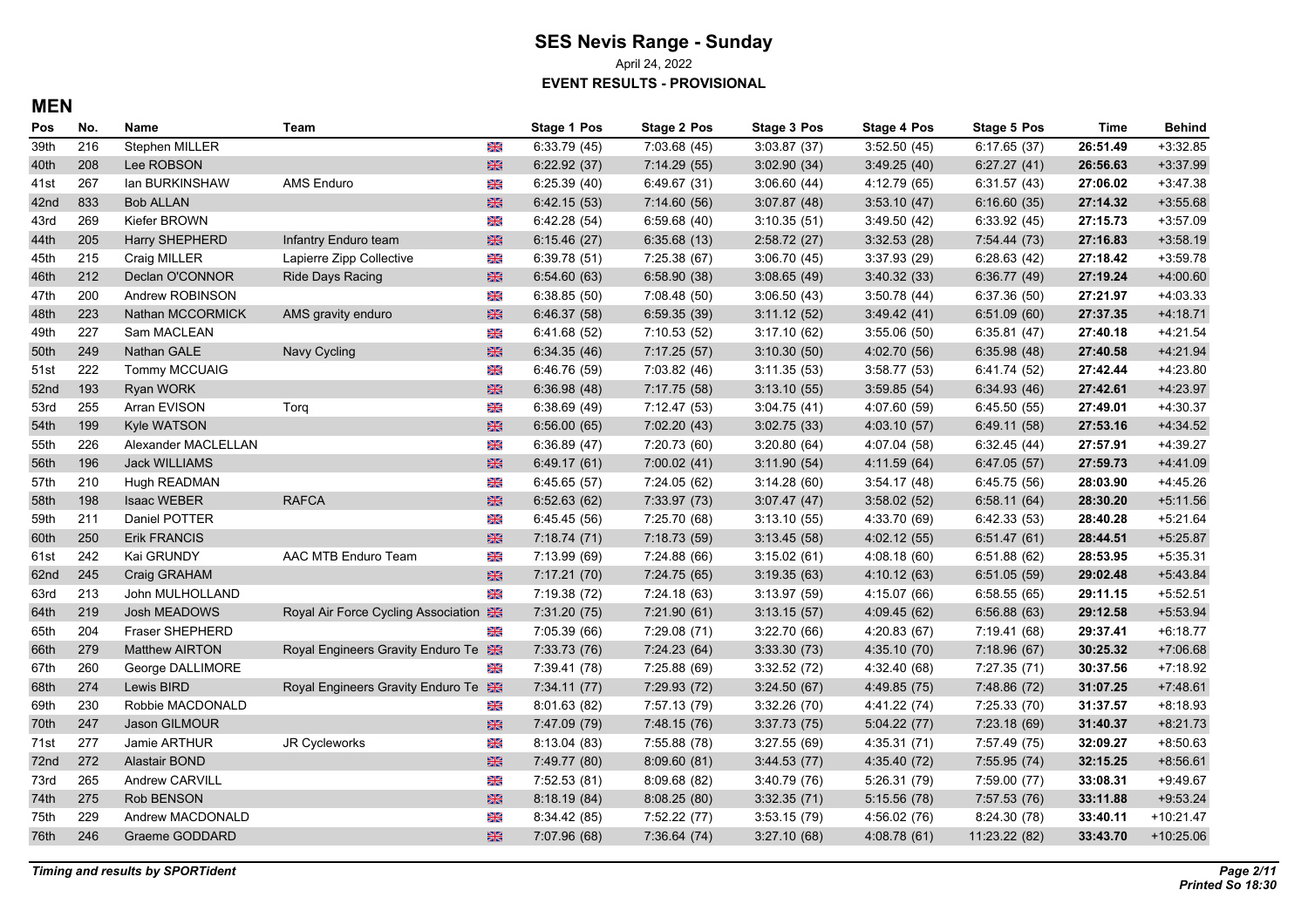# **SES Nevis Range - Sunday** April 24, 2022

**EVENT RESULTS - PROVISIONAL**

#### **MEN**

| Pos        | No. | Name                  | Team                |    | Stage 1 Pos   | Stage 2 Pos   | Stage 3 Pos  | Stage 4 Pos   | Stage 5 Pos   | Time       | Behind      |
|------------|-----|-----------------------|---------------------|----|---------------|---------------|--------------|---------------|---------------|------------|-------------|
| 77th       | 238 | Joshua HARNIESS       |                     | 米  | 7:26.08(73)   | 7:46.57 (75)  | 3:37.38(74)  | 4:36.98 (73)  | 11:09.90 (81) | 34:36.91   | $+11:18.27$ |
| 78th       | 270 | Lewis BRAITHWAITE     |                     | 米  | 5.58.91(14)   | 6.43.75(24)   | 2.53.48(20)  | 12:48.11 (82) | 9.35.10(79)   | 37:59.35   | $+14.40.71$ |
| 79th       | 254 | James FAHY            | RLC MTB Enduro Team | 米  | 10:49.17 (86) | 9.28.20(83)   | 4:34.20 (80) | 6:38.83(81)   | 9.53.49(80)   | 41:23.89   | $+18.05.25$ |
| <b>DNF</b> | 834 | James HAUGH           |                     | 米  | 6.47.75(60)   | 7:28.60(70)   |              |               |               | <b>DNF</b> |             |
| <b>DNF</b> | 221 | Ryan MCLAUGHLIN       |                     | Ж  | 7:06.16 (67)  |               |              |               |               | <b>DNF</b> |             |
| <b>DNF</b> | 278 | Jay AITKEN            |                     | 米  | 6.19.65(32)   | 7:03.38(44)   | 2.59.18(28)  | 6.05.79(80)   |               | <b>DNF</b> |             |
| <b>DNF</b> | 266 | Andrew CAMPBELL       |                     | 米  | 6.28.48(43)   | 14:53.97 (84) |              | 3:46.65(37)   | 6.14.68(34)   | <b>DNF</b> |             |
| <b>DNF</b> | 268 | <b>Scott BROWN</b>    |                     | 米  | 7:29.54 (74)  |               |              |               |               | <b>DNF</b> |             |
| <b>DNF</b> | 273 | Steven BLACKWOOD      |                     | XK | 6.0568(19)    | 6.41.82(21)   |              | 3:57.78(51)   | 6:13.17(31)   | <b>DNF</b> |             |
| <b>DNF</b> | 209 | <b>Stuart REDFORD</b> |                     | 米  | 6.55.23(64)   | 7:10.30(51)   |              |               | 6.44.62(54)   | <b>DNF</b> |             |

## **MEN MASTER 35+**

| Pos              | No. | <b>Name</b>            | Team                               |               | Stage 1 Pos | Stage 2 Pos | <b>Stage 3 Pos</b> | Stage 4 Pos | Stage 5 Pos | Time     | <b>Behind</b> |
|------------------|-----|------------------------|------------------------------------|---------------|-------------|-------------|--------------------|-------------|-------------|----------|---------------|
| 1st              | 146 | Scott EDGWORTH         |                                    | ⋇             | 5:36.73(1)  | 6.30.78(4)  | 2:43.74(1)         | 3:14.37(4)  | 5:34.58(1)  | 23:40.20 |               |
| 2nd              | 285 | <b>Neil STEWART</b>    | 20Twenty Store                     | 米             | 5:46.57(2)  | 6:29.86(2)  | 2:46.88(3)         | 3.09.93(1)  | 5.44.20(3)  | 23:57.44 | $+0.17.24$    |
| 3rd              | 138 | Andrew LOCHHEAD        | RAFCA / Peak Athlete               | 米             | 5:52.24(3)  | 6.28.63(1)  | 2.47.35(4)         | 3:14.73(5)  | 5.47.73(5)  | 24:10.68 | $+0.30.48$    |
| 4th              | 291 | Mat WRIGHT             | Dalby Forest Cycle Hun and Big Be  | 米             | 5:55.24(7)  | 6.35.22(6)  | 2.51.29(6)         | 3.12.31(3)  | 5.40.93(2)  | 24:14.99 | $+0.34.79$    |
| 5th              | 290 | Cedric CARREZ          | Lapierre Zipp Collective           | H.            | 5:54.47(6)  | 6:38.27(10) | 2:53.20(8)         | 3:20.27(8)  | 5:50.35(6)  | 24:36.56 | $+0.56.36$    |
| 6th              | 288 | Thomas MORO            |                                    | 米             | 5:56.70(8)  | 6:30.68(3)  | 2.49.90(5)         | 3:20.23(7)  | 6:04.19(15) | 24:41.70 | $+1:01.50$    |
| 7th              | 110 | Peter THOMPSON         |                                    | <b>SK</b>     | 5.57.53(9)  | 6.38.05(9)  | 2:57.35(14)        | 3:25.65(12) | 5:56.21(9)  | 24:54.79 | $+1:14.59$    |
| 8th              | 157 | Tom BUCK               | Army Enduro MTB Team               | 米             | 6.01.25(12) | 6.48.95(20) | 2:55.13(12)        | 3:24.19(10) | 5.45.31(4)  | 24:54.83 | $+1:14.63$    |
| 9th              | 287 | Marcus SCOTT           |                                    | $\frac{1}{2}$ | 5:53.05(4)  | 6.36.95(7)  | 2:46.33(2)         | 3:11.55(2)  | 6:28.56(31) | 24:56.44 | $+1:16.24$    |
| 10th             | 117 | <b>Tom SIMPSON</b>     | Deviate Cycles/Comrie Croft bikes  | $rac{1}{2}$   | 6.04.28(14) | 6.38.97(12) | 2:55.05(11)        | 3:19.32(6)  | 5:59.96(13) | 24:57.58 | $+1:17.38$    |
| 11th             | 141 | Matthew JONES          | <b>Ride Repair Racing</b>          | Ж             | 5:53.68(5)  | 6.43.19(16) | 2.53.91(10)        | 3:33.45(18) | 5:59.22(11) | 25:03.45 | $+1:23.25$    |
| 12 <sub>th</sub> | 120 | <b>Gavin ROBERTSON</b> | Pinnd TPK Robson flooring Williams |               | 6.01.24(11) | 6.49.28(21) | 2:51.93(7)         | 3:33.15(17) | 5:51.23(7)  | 25:06.83 | $+1.26.63$    |
| 13th             | 283 | Jonathan WELLS         |                                    | ⋇             | 6:11.81(16) | 6:34.60(5)  | 2:56.31(13)        | 3:30.83(14) | 5:59.24(12) | 25:12.79 | $+1:32.59$    |
| 14 <sub>th</sub> | 128 | <b>Brendan MORRIS</b>  | ProjektRide                        | 米             | 6.02.15(13) | 6.52.52(22) | 2:58.05(15)        | 3.24.35(11) | 5.56.01(8)  | 25:13.08 | $+1:32.88$    |
| 15th             | 286 | Gary SCOTT             |                                    | Ж             | 6.06.61(15) | 6.43.58(18) | 3.00.98(20)        | 3:23.90(9)  | 5:58.03(10) | 25:13.10 | $+1.32.90$    |
| 16th             | 159 | Andrew BEGG            |                                    | 噐             | 6:12.60(17) | 6.38.47(11) | 3:00.75(19)        | 3.32.42(15) | 6.05.13(16) | 25:29.37 | $+1.49.17$    |
| 17th             | 154 | Michael CLYNE          | Basecamp bikes / TTA               | Ж             | 6:16.78(19) | 6.42.15(14) | 3.00.18(17)        | 3:27.25(13) | 6:03.47(14) | 25:29.83 | $+1.49.63$    |
| 18th             | 289 | Kevin COOK             | Knolly bikes/Recoil suspension     | 米             | 6:13.11(18) | 6:40.03(13) | 2:53.77(9)         | 3:35.15(19) | 6:08.54(17) | 25:30.60 | $+1:50.40$    |
| 19th             | 150 | James DAVIDSON         |                                    | ⋇             | 6:25.16(25) | 6:37.20(8)  | 3:02.00(21)        | 3:33.12(16) | 6:20.97(25) | 25:58.45 | $+2:18.25$    |
| 20th             | 103 | <b>Andrew YOUNG</b>    | Ae bike shop                       | 米             | 6:27.12(29) | 6.43.43(17) | 3.00.12(16)        | 3:36.22(20) | 6.14.64(18) | 26:01.53 | $+2:21.33$    |
| 21st             | 160 | <b>Phillip BALL</b>    |                                    | Ж             | 6:16.87(20) | 6.54.02(24) | 3.03.86(23)        | 3.40.35(23) | 6:17.94(19) | 26:13.04 | $+2:32.84$    |
| 22nd             | 126 | Dale PATERSON          |                                    | 米             | 6:19.92(21) | 6.58.57(27) | 3.04.75(24)        | 3.37.75(22) | 6:23.57(27) | 26:24.56 | $+2.44.36$    |
| 23rd             | 149 | <b>Matthew DEAMER</b>  |                                    | Ж             | 6.35.80(31) | 6.42.95(15) | 3.05.23(27)        | 3.47.18(31) | 6:18.39(20) | 26:29.55 | $+2.49.35$    |
| 24th             | 137 | Martin LOVERIDGE       | Army Enduro MTB Team               | 米             | 6:25.20(26) | 7:04.18(31) | 3:05.04(26)        | 3:37.41(21) | 6:19.87(22) | 26:31.70 | $+2:51.50$    |
|                  |     |                        |                                    |               |             |             |                    |             |             |          |               |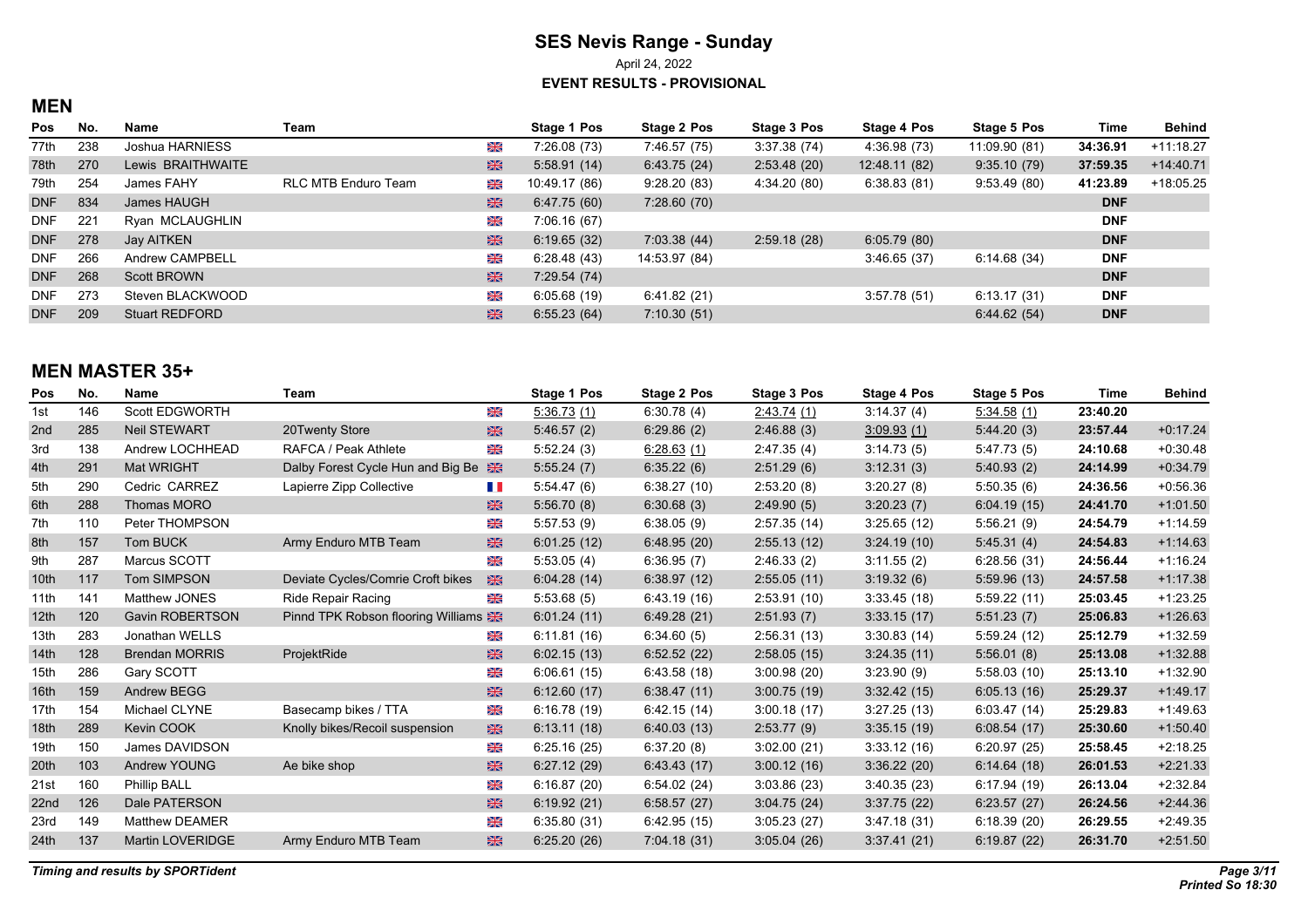April 24, 2022

**EVENT RESULTS - PROVISIONAL**

## **MEN MASTER 35+**

| Pos        | No. | <b>Name</b>             | Team                              |                | Stage 1 Pos  | Stage 2 Pos   | Stage 3 Pos | Stage 4 Pos  | Stage 5 Pos   | <b>Time</b> | <b>Behind</b> |
|------------|-----|-------------------------|-----------------------------------|----------------|--------------|---------------|-------------|--------------|---------------|-------------|---------------|
| 25th       | 130 | Stewart MCNEE           |                                   | XK             | 6:37.06(32)  | 6:45.48(19)   | 3:04.79(25) | 3:45.64(28)  | 6:19.89(23)   | 26:32.86    | $+2:52.66$    |
| 26th       | 102 | Robin YOUNG             |                                   | $\frac{N}{2}$  | 6:23.72(23)  | 6:55.98(26)   | 3:00.44(18) | 3:45.00(27)  | 6:27.99(30)   | 26:33.13    | $+2:52.93$    |
| 27th       | 106 | Jon WILLIAMSON          |                                   | XK             | 6:21.23(22)  | 7:02.96 (29)  | 3:05.48(28) | 3:42.60(25)  | 6:21.97(26)   | 26:34.24    | $+2:54.04$    |
| 28th       | 147 | Marc EDDON              | ARMY ENDURO MTB Team              | 米              | 6:23.93(24)  | 7:00.96(28)   | 3.06.18(29) | 3.45.68(29)  | 6:18.58(21)   | 26:35.33    | $+2.55.13$    |
| 29th       | 140 | <b>Stuart LAIDLAW</b>   |                                   | 米              | 6:30.22(30)  | 7:04.10 (30)  | 3:08.12(31) | 3.44.35(26)  | 6:20.05(24)   | 26:46.84    | $+3.06.64$    |
| 30th       | 119 | Scott RODGER            |                                   | 米              | 6.42.88(33)  | 7:05.47 (33)  | 3.06.49(30) | 3.54.69(33)  | 6:27.53(29)   | 27:17.06    | $+3.36.86$    |
| 31st       | 284 | Marcin ULASIUK          |                                   | XK             | 6:54.54(36)  | 7:12.17 (36)  | 3:11.55(33) | 3.49.96(32)  | 6:40.68(32)   | 27:48.90    | $+4:08.70$    |
| 32nd       | 104 | Richard WOODWARD        |                                   | $\frac{N}{2N}$ | 6:51.47(34)  | 7:05.11 (32)  | 3:13.20(34) | 4:06.70(35)  | 6:47.21(34)   | 28:03.69    | $+4.23.49$    |
| 33rd       | 105 | Dan WOOD                |                                   | X              | 6:53.38(35)  | 7:05.93(34)   | 3:16.94(36) | 4:01.96 (34) | 6:47.37(35)   | 28:05.58    | $+4:25.38$    |
| 34th       | 143 | Craig HARTLEY           | Royal Air Force                   | $\frac{N}{2N}$ | 6:58.28(38)  | 7:15.17(38)   | 3:15.23(35) | 4:13.00(41)  | 6:50.02(36)   | 28:31.70    | $+4:51.50$    |
| 35th       | 134 | <b>Stuart MACKENZIE</b> |                                   | XK             | 6:55.73(37)  | 7:26.49(44)   | 3:31.07(47) | 4:07.75 (36) | 6:50.61(37)   | 28:51.65    | $+5:11.45$    |
| 36th       | 162 | <b>Richard ANGUS</b>    |                                   | $\frac{N}{2N}$ | 7:09.18(42)  | 7:29.42(45)   | 3:24.46(44) | 4:07.95 (37) | 6:52.83(38)   | 29:03.84    | $+5:23.64$    |
| 37th       | 122 | Allan RENNIE            | A.G.Rennie Plant Services         | XK             | 7:03.39 (39) | 7:35.02 (46)  | 3:19.40(40) | 4:08.55(38)  | 6:59.81(40)   | 29:06.17    | $+5:25.97$    |
| 38th       | 116 | Andrew SKINNER          |                                   | $\frac{N}{2N}$ | 6:25.95(28)  | 7:45.12(51)   | 3:46.98(53) | 4:27.23(43)  | 6:44.55(33)   | 29:09.83    | $+5:29.63$    |
| 39th       | 124 | Steven REDDING          | <b>AMS Enduro</b>                 | XK             | 7:11.29 (43) | 7:22.66 (41)  | 3:17.90(38) | 4:10.85(40)  | 7:07.30 (41)  | 29:10.00    | $+5:29.80$    |
| 40th       | 161 | Lee BAINES              |                                   | $\frac{N}{2N}$ | 7:19.49(48)  | 7:13.30(37)   | 3:17.59(37) | 4:09.78 (39) | 7:15.18(45)   | 29:15.34    | $+5:35.14$    |
| 41st       | 148 | James DUNCAN            | The Parachute Regiment            | $\frac{1}{2}$  | 7:03.59(40)  | 7:11.08(35)   | 3:18.20(39) | 4:35.36(50)  | 7:11.10(43)   | 29:19.33    | $+5:39.13$    |
| 42nd       | 127 | <b>Ben NEWTON</b>       |                                   | $\frac{N}{2}$  | 9:35.25(56)  | 6:55.52(25)   | 3:02.98(22) | 3.41.65(24)  | 6:24.28(28)   | 29:39.68    | $+5.59.48$    |
| 43rd       | 121 | Tomas REZNICEK          | Michelin, Dharco                  | XK             | 7:11.92(44)  | 7:24.60 (42)  | 3:59.43(56) | 4:14.60(42)  | 6:56.72(39)   | 29:47.27    | $+6:07.07$    |
| 44th       | 145 | Lloyd EDMONDSON         |                                   | $rac{1}{2}$    | 7:15.13(45)  | 7:42.87(50)   | 3:26.33(45) | 4:29.58(47)  | 7:17.28(46)   | 30:11.19    | $+6:30.99$    |
| 45th       | 151 | <b>Grant DARNLEY</b>    |                                   | XK             | 7:53.98(54)  | 7:18.05(39)   | 3:23.15(41) | 4:29.27(46)  | 7:12.38(44)   | 30:16.83    | $+6.36.63$    |
| 46th       | 139 | <b>William LEAVER</b>   |                                   | $\frac{1}{2}$  | 7:08.20(41)  | 7:26.30(43)   | 3:24.20(42) | 4:28.98(45)  | 8:03.87 (52)  | 30:31.55    | $+6.51.35$    |
| 47th       | 125 | <b>Grant RAMSAY</b>     |                                   | XK             | 7:38.92 (52) | 7:21.75(40)   | 3:32.38(49) | 4:36.85(51)  | 7:25.82 (47)  | 30:35.72    | $+6:55.52$    |
| 48th       | 109 | John William TIERNEY    | <b>CMBC</b>                       | $\frac{N}{2N}$ | 7:34.63(51)  | 7:39.58 (49)  | 3:34.85(52) | 4:27.70 (44) | 7:26.67(48)   | 30:43.43    | $+7:03.23$    |
| 49th       | 95  | John MACLEAN            |                                   | $\frac{1}{2}$  | 7:22.42 (49) | 7:47.42 (52)  | 3:54.56(55) | 4:30.62(48)  | 7:09.80 (42)  | 30:44.82    | $+7:04.62$    |
| 50th       | 118 | Graham SHARP            |                                   | 米              | 7:18.87(47)  | 7:37.48(47)   | 3:24.20(42) | 5:20.93(55)  | 7:49.59 (50)  | 31:31.07    | $+7:50.87$    |
| 51st       | 131 | Thomas MCIVOR           |                                   | $\frac{1}{2}$  | 6:25.29(27)  | 6:53.62(23)   | 3:09.43(32) | 3:46.25(30)  | 11:20.99 (55) | 31:35.58    | $+7:55.38$    |
| 52nd       | 132 | Allan MATHESON          |                                   | 米              | 8.07.64(55)  | 7:38.29 (48)  | 3.34.15(51) | 5:02.25(54)  | 7:31.66 (49)  | 31:53.99    | $+8.13.79$    |
| 53rd       | 144 | Graham FERGUS           | <b>AMS Enduro</b>                 | XK             | 7:25.94(50)  | 8:13.23(54)   | 3:32.88(50) | 4:51.35(52)  | 7:53.35(51)   | 31:56.75    | $+8:16.55$    |
| 54th       | 155 | <b>William CLARKE</b>   |                                   | $rac{1}{2}$    | 7:18.11(46)  | 7:56.97 (53)  | 3:31.25(48) | 4:35.00 (49) | 8:46.05(54)   | 32:07.38    | $+8.27.18$    |
| 55th       | 156 | Michael CHRISTOU        | Royal Engineer Gravity Enduro     | Ж              | 7:50.50 (53) | 10:16.37 (55) | 3.47.94(54) | 5:01.25(53)  | 8:20.87(53)   | 35:16.93    | $+11:36.73$   |
| <b>DNF</b> | 111 | William SUTHERLAND      | <b>Orangefox Bikes</b>            | 器              | 5:59.58(10)  | 15:51.38 (56) | 3:27.27(46) |              |               | <b>DNF</b>  |               |
| <b>DNF</b> | 158 | Chris BLAKEY            | Royal Engineers Gravity Enduro Te |                |              |               |             |              |               | <b>DNF</b>  |               |

## **MEN MASTER 45+**

| Pos | No  | Nam⊾                 | Team                                        | Stage 1 Pos | Stage 2 Pos | Stage 3 Pos | Stage 4 Pos    | 5 Pos<br>Staɑe | Time     | Behind |
|-----|-----|----------------------|---------------------------------------------|-------------|-------------|-------------|----------------|----------------|----------|--------|
| 1st | 282 | <b>BISHOF</b><br>∩ar | Mon<br>dalabikeawav/Ace Bicvcles I<br>امحدا | 5:59.63(1)  | 6:40.       | 2:51.87     | $\overline{1}$ | 6.00.91        | 25:00.78 |        |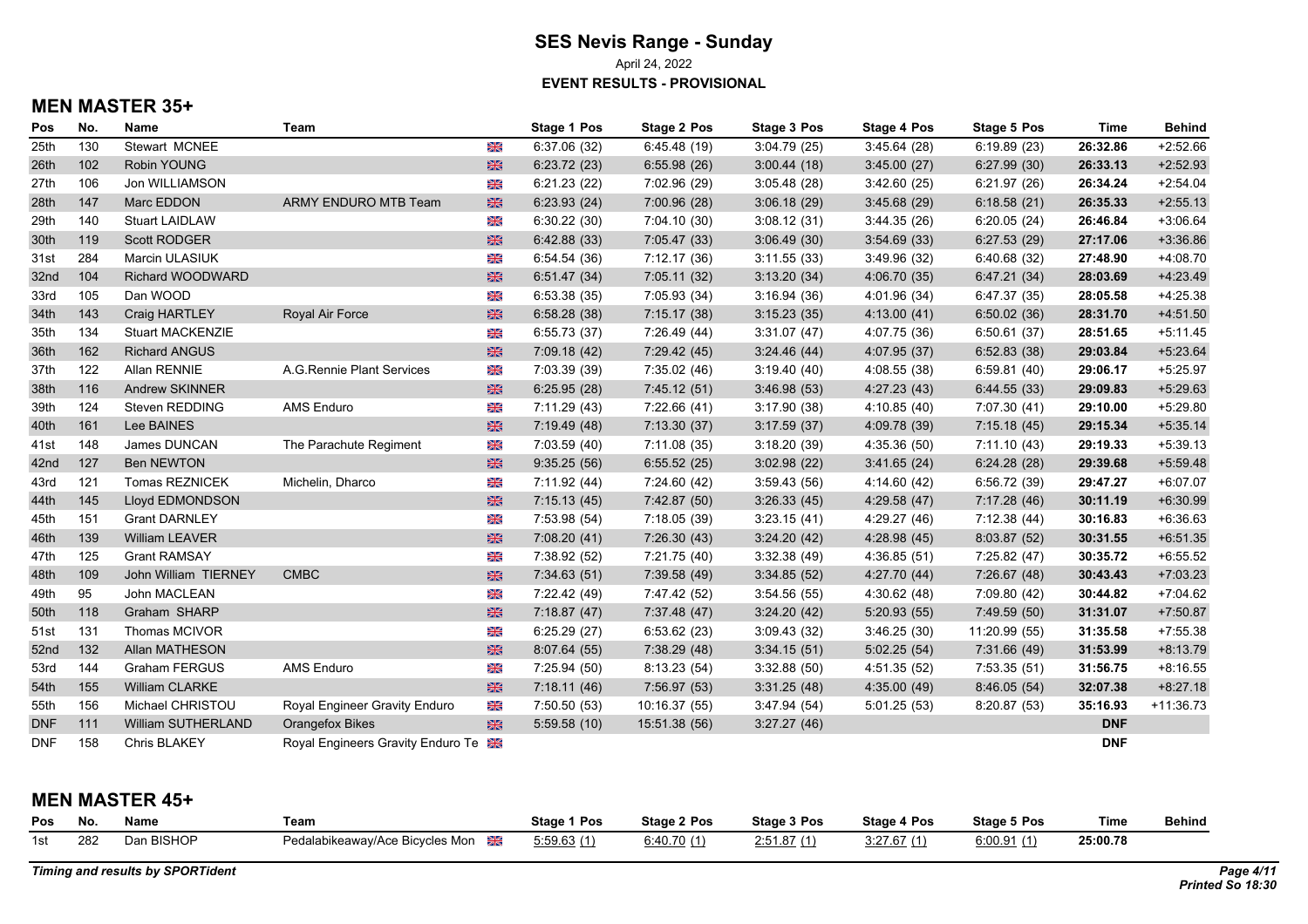April 24, 2022

**EVENT RESULTS - PROVISIONAL**

# **MEN MASTER 45+**

| Pos              | No. | <b>Name</b>           | Team                       |   | Stage 1 Pos  | Stage 2 Pos  | Stage 3 Pos  | Stage 4 Pos  | Stage 5 Pos  | Time       | <b>Behind</b> |
|------------------|-----|-----------------------|----------------------------|---|--------------|--------------|--------------|--------------|--------------|------------|---------------|
| 2nd              | 280 | Darren SCOTT          |                            | ⋇ | 6.09.28(2)   | 6:56.27(3)   | 2.57.98(3)   | 3:27.87(2)   | 6.01.57(2)   | 25:32.97   | $+0.32.19$    |
| 3rd              | 93  | Zac HUBERY            |                            | 米 | 6:11.64(3)   | 6:56.27(3)   | 2:56.35(2)   | 3:29.25(3)   | 6:01.59(3)   | 25:35.10   | $+0.34.32$    |
| 4th              | 281 | Andy SADLER           | Pedalabikeaway             | Ж | 6.29.86(4)   | 7:03.10(5)   | 3.04.14(5)   | 3.38.89(4)   | 6.21.95(4)   | 26:37.94   | $+1.37.16$    |
| 5th              | 94  | <b>Richard HAY</b>    |                            | 米 | 6.39.91(6)   | 6.46.66(2)   | 3.03.95(4)   | 3.57.96(7)   | 6.22.97(5)   | 26:51.45   | $+1:50.67$    |
| 6th              | 77  | Matthew VEZEY         | Team manball enduro racing | X | 6:35.92(5)   | 7:11.80(8)   | 3:05.35(6)   | 3:42.87(5)   | 6:30.99(6)   | 27:06.93   | $+2:06.15$    |
| 7th              | 91  | Mark LAMONT           |                            | 米 | 6.43.94(8)   | 7:04.77(6)   | 3.14.12(8)   | 3.49.28(6)   | 6.37.46(7)   | 27:29.57   | $+2:28.79$    |
| 8th              | 90  | <b>Keith LAMONT</b>   |                            | 米 | 6.43.79(7)   | 7:07.70 (7)  | 3:10.78(7)   | 4.03.85(9)   | 6.40.42(8)   | 27:46.54   | $+2:45.76$    |
| 9th              | 80  | Peter SHEVLIN         |                            | 米 | 6:52.27(9)   | 7:12.52(9)   | 3:16.99(9)   | 4:02.27(8)   | 6.45.73(9)   | 28:09.78   | $+3.09.00$    |
| 10th             | 97  | Stevie BULLOCH        | Cowal Mountain Bike Club   | X | 7:08.25(10)  | 7:20.20(10)  | 3:26.95(11)  | 4:21.50(11)  | 7:06.29(13)  | 29:23.19   | $+4.22.41$    |
| 11th             | 88  | Jason LITTLE          |                            | 米 | 7.17.10(13)  | 7:22.27(11)  | 3.25.42(10)  | 4:26.66(13)  | 6.54.89(10)  | 29:26.34   | $+4.25.56$    |
| 12th             | 87  | Lee MARSHALL          |                            | X | 7:08.37(11)  | 7:34.85 (12) | 3:28.62(14)  | 4:27.25 (14) | 6:58.83(12)  | 29:37.92   | +4:37.14      |
| 13 <sub>th</sub> | 100 | Paul ACKERMAN         |                            | 米 | 7:27.41(14)  | 7:35.78(13)  | 3:27.50(13)  | 4:31.80(15)  | 7:07.45(14)  | 30:09.94   | $+5.09.16$    |
| 14th             | 76  | Neil YOUNG            |                            | X | 7:12.67(12)  | 8.04.97(19)  | 3:27.33(12)  | 4.42.42 (16) | 6:55.36(11)  | 30:22.75   | $+5:21.97$    |
| 15 <sub>th</sub> | 84  | <b>Gordon MCNEIL</b>  |                            | 米 | 7:31.70 (16) | 7:49.38 (16) | 3.31.09(15)  | 4:14.57(10)  | 7:19.24(16)  | 30:25.98   | $+5:25.20$    |
| 16th             | 98  | Stevie BARR           |                            | X | 8.13.82(21)  | 7:43.30 (14) | 3:33.27(17)  | 4:24.61 (12) | 7:17.08(15)  | 31:12.08   | $+6:11.30$    |
| 17th             | 85  | <b>Garry MCNEIL</b>   |                            | 米 | 7:38.86(17)  | 7:44.10 (15) | 3.37.00(18)  | 4.53.38(18)  | 7:19.34(17)  | 31:12.68   | $+6.11.90$    |
| 18th             | 79  | <b>Robert SMEDLEY</b> |                            | 米 | 7:27.42 (15) | 8.06.25(20)  | 3:32.00(16)  | 5:12.69(20)  | 7:36.08(18)  | 31:54.44   | $+6.53.66$    |
| 19 <sub>th</sub> | 81  | Martin POTTAGE        |                            | 米 | 7.42.55(18)  | 7:58.42 (18) | 3.46.58(20)  | 5:17.02(21)  | 7:38.76 (19) | 32:23.33   | $+7:22.55$    |
| 20th             | 101 | lan WRIGLEY           |                            | ⋇ | 7:54.76 (19) | 8:13.97 (21) | 3:50.65(21)  | 4:50.48 (17) | 8:12.14(20)  | 33:02.00   | $+8:01.22$    |
| 21st             | 92  | <b>Bob JACK</b>       |                            | 米 | 8:02.53(20)  | 7:53.55(17)  | 3.42.03(19)  | 5.09.35(19)  | 8.47.70(21)  | 33:35.16   | $+8.34.38$    |
| 22nd             | 78  | <b>William TURNER</b> |                            | Ж | 9.27.62(22)  | 9.34.78 (22) | 4:26.13 (22) | 6.51.36(22)  | 9.02.74(22)  | 39:22.63   | +14:21.85     |
| <b>DNF</b>       | 89  | <b>Neil LAPPING</b>   |                            | 米 | 11:10.51(23) | 10.31.47(23) | 5:36.75(23)  | 10.21.97(23) |              | <b>DNF</b> |               |

#### **MEN U21**

| <b>Pos</b>       | No. | Name                    | Team                                   |   | Stage 1 Pos | Stage 2 Pos | Stage 3 Pos | Stage 4 Pos | <b>Stage 5 Pos</b> | Time     | <b>Behind</b> |
|------------------|-----|-------------------------|----------------------------------------|---|-------------|-------------|-------------|-------------|--------------------|----------|---------------|
| 1st              | 304 | William BRODIE          | Adrenlin uplift /bikeshop Innerleithen |   | 5.23.35(1)  | 6:16.48(2)  | 2.33.83 (1) | 3:09.95(4)  | 5:18.13(1)         | 22:41.74 |               |
| 2 <sub>nd</sub>  | 305 | Lisandru BERTINI        | Lapierre Zipp Collective               | H | 5:37.49(4)  | 6.11.83(1)  | 2.42.53(2)  | 3:04.85(1)  | 5.36.85(6)         | 23:13.55 | $+0.31.81$    |
| 3rd              | 299 | <b>Matt CREWTHER</b>    | <b>Stif Mountain Bikes</b>             | Ж | 5.37.94(5)  | 6:22.48(3)  | 2:43.06(3)  | 3:07.73(3)  | 5:25.02(2)         | 23:16.23 | $+0.34.49$    |
| 4th              | 303 | Javden RANDELL          | T-MO Racing                            | 米 | 5:35.59(2)  | 6:26.05(5)  | 2:45.93(8)  | 3:07.33(2)  | 5:29.29(3)         | 23:24.19 | $+0.42.45$    |
| 5th              | 185 | Zack HARROP             | Sorted Racegear                        | Ж | 5.40.23(8)  | 6:25.86(4)  | 2:45.50(7)  | 3:12.71(6)  | 5:37.35(7)         | 23:41.65 | $+0.59.91$    |
| 6th              | 298 | Liam CLEMENT            | Bird Factory Racing with Royal/Prim    |   | 5:38.66(6)  | 6:39.30(13) | 2:43.80(4)  | 3:13.88(7)  | 5.35.25(4)         | 23:50.89 | $+1:09.15$    |
| 7th              | 294 | Henry STEPHENSON        | Orange Bikes                           | Ж | 5:38.79(7)  | 6.29.10(6)  | 2:44.50(5)  | 3:22.72(15) | 5.42.12(10)        | 23:57.23 | $+1.15.49$    |
| 8th              | 172 | <b>Craig MURPHY</b>     | Navy cycling                           | 米 | 5.45.27(12) | 6:30.07(7)  | 2.49.27(12) | 3:14.31(8)  | 5.38.85(8)         | 23:57.77 | $+1.16.03$    |
| 9th              | 177 | Evan MACDONALD          | Basecamp Bikes                         | Ж | 5.36.48(3)  | 6:43.18(19) | 2:45.37(6)  | 3.1966(13)  | 5.36.62(5)         | 24:01.31 | $+1:19.57$    |
| 10th             | 293 | Ronan WHITE             | Ride Innerliethen / Dharco             | 米 | 5.44.30(10) | 6.35.29(10) | 2.47.79(10) | 3:17.97(10) | 5.38.88(9)         | 24:04.23 | $+1.22.49$    |
| 11th             | 301 | Jasper JOHNSON          | <b>Melon Optics</b>                    | Ж | 5:51.53(13) | 6.39.73(14) | 2:48.05(11) | 3:16.70(9)  | 5:45.43 (12)       | 24:21.44 | $+1:39.70$    |
| 12 <sup>th</sup> | 191 | <b>Christopher BOYD</b> | AE bike shop                           | 米 | 5.45.14(11) | 6.43.67(20) | 2:55.28(25) | 3.19.60(12) | 5.46.46(14)        | 24:30.15 | $+1.48.41$    |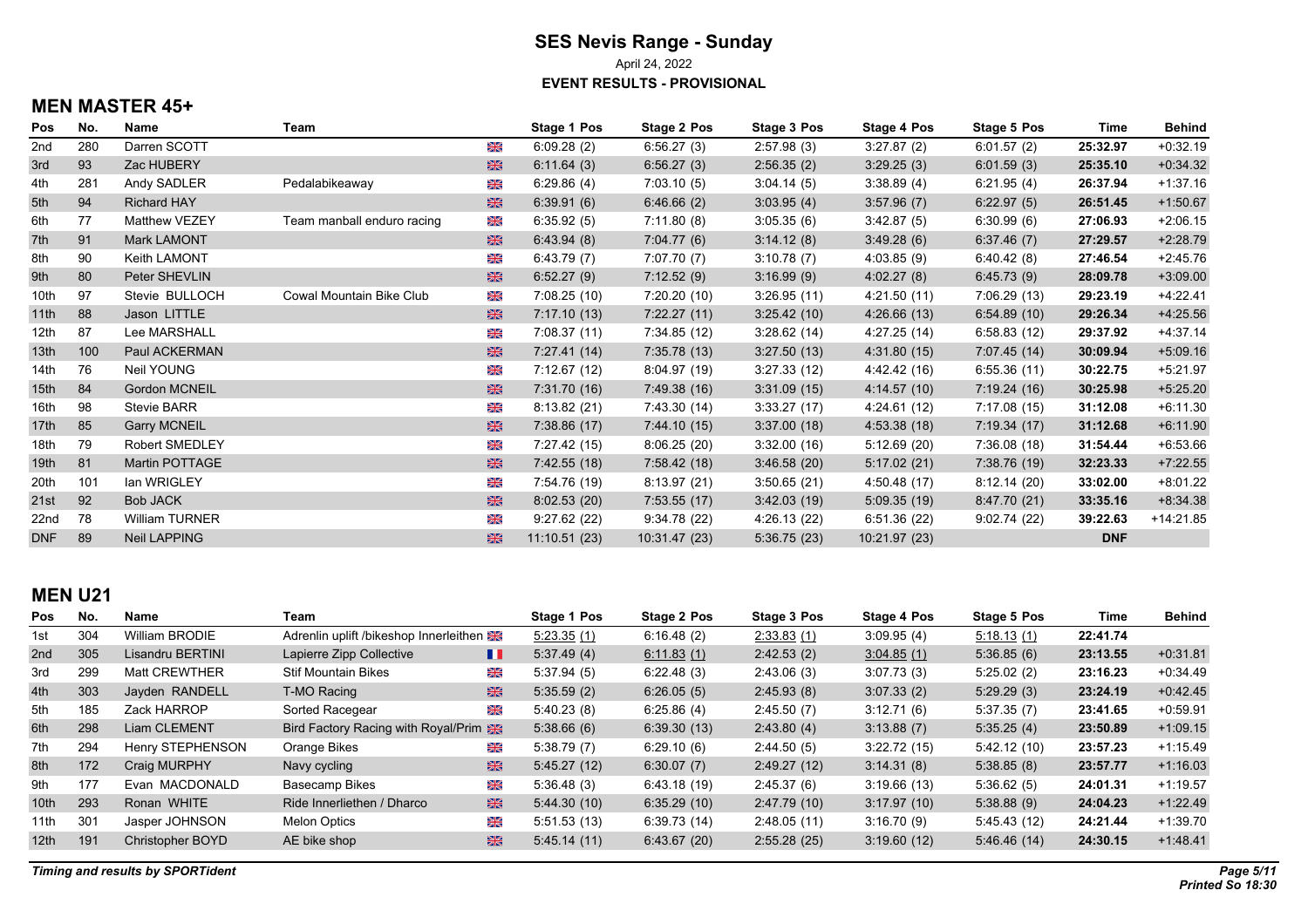April 24, 2022

**EVENT RESULTS - PROVISIONAL**

## **MEN U21**

| Pos              | No. | Name                     | Team                        |                     | Stage 1 Pos   | <b>Stage 2 Pos</b> | <b>Stage 3 Pos</b> | Stage 4 Pos  | <b>Stage 5 Pos</b> | <b>Time</b> | <b>Behind</b> |
|------------------|-----|--------------------------|-----------------------------|---------------------|---------------|--------------------|--------------------|--------------|--------------------|-------------|---------------|
| 13th             | 302 | Cameron JACKSON          | Chevin cycles               | XK                  | 5.43.68(9)    | 6.57.88(29)        | 2:49.87(13)        | 3:21.00(14)  | 5.44.06(11)        | 24:36.49    | $+1:54.75$    |
| 14 <sub>th</sub> | 296 | Shaun HOLDEN             | Projekt Ride                | 米                   | 5.59.47(16)   | 6.33.97(9)         | 2:53.64(21)        | 3:23.31(17)  | 5:51.67(18)        | 24:42.06    | $+2:00.32$    |
| 15th             | 165 | Darragh SWEENY           |                             | ※                   | 5:58.65(15)   | 6.43.91(21)        | 2:50.34(15)        | 3:23.69(18)  | 5:50.06(16)        | 24:46.65    | $+2:04.91$    |
| 16th             | 186 | Luke FORSHAW             |                             | $rac{1}{2}$         | 6:18.68(29)   | 6.33.90(8)         | 2:51.44(17)        | 3.12.06(5)   | 5:56.93(21)        | 24:53.01    | $+2:11.27$    |
| 17th             | 295 | Gabriel SEABRIDGE        | CycleGear Halifax           | <b>Orange Bikes</b> | 5:56.96(14)   | 6:48.60(25)        | 2:52.28(19)        | 3.22.79(16)  | 5:52.57 (19)       | 24:53.20    | $+2:11.46$    |
| 18th             | 297 | Jack MCBRIDE             | Hart's Cyclery              | 米                   | 6.01.74(20)   | 6.49.02(27)        | 2.47.50(9)         | 3:18.85(11)  | 5:58.72(24)        | 24:55.83    | $+2:14.09$    |
| 19th             | 178 | Roan MACCALLUM           |                             | 米                   | 5:59.63(17)   | 6:48.41 (24)       | 2:54.79 (23)       | 3.29.28(23)  | 5:48.50(15)        | 25:00.61    | $+2:18.87$    |
| 20th             | 192 | <b>Connel ALLARDYCE</b>  |                             | 米                   | 6.01.34(19)   | 6.47.35(23)        | 2:51.24(16)        | 3:24.21(19)  | 6:06.55(28)        | 25:10.69    | $+2:28.95$    |
| 21st             | 182 | Sam HUBBARD              |                             | X                   | 6:08.78(22)   | 6:39.88(15)        | 2.54.18(22)        | 3:28.18(21)  | 6:03.00(26)        | 25:14.02    | $+2:32.28$    |
| 22nd             | 190 | Angus CARLYLE            | <b>Tweedlove Collective</b> | 米                   | 6:08.55(21)   | 6.42.58(18)        | 2:59.89(28)        | 3.37.81(27)  | 5.45.82(13)        | 25:14.65    | $+2:32.91$    |
| 23rd             | 181 | Oscar JONES              |                             | 米                   | 6:16.76(25)   | 6:42.28(17)        | 2:59.03(27)        | 3:32.79(25)  | 6:03.61(27)        | 25:34.47    | $+2:52.73$    |
| 24th             | 184 | Callum HAY               | UNRIVALLED NUTRITION        | 米                   | 5:59.82(18)   | 7:11.87(36)        | 3.01.57(30)        | 3.36.75(26)  | 5:51.03(17)        | 25:41.04    | $+2:59.30$    |
| 25th             | 174 | Findlay MOORE            |                             | XK                  | 6:16.93(27)   | 6.37.91(12)        | 3:00.21(29)        | 3.46.75(32)  | 6:08.55(29)        | 25:50.35    | $+3:08.61$    |
| 26th             | 168 | Harry ROBINSON           | Royal                       | 米                   | 6:55.34(35)   | 6:37.77(11)        | 2:55.26(24)        | 3:24.85(20)  | 6:02.28(25)        | 25:55.50    | $+3:13.76$    |
| 27th             | 175 | Andrew MCNAUGHTON        | swansea uni mtb             | Ж                   | 6:10.75(24)   | 7:03.13 (33)       | 2.52.30(20)        | 3.29.75(24)  | 6:20.76(34)        | 25:56.69    | $+3:14.95$    |
| 28th             | 166 | Douglas STEWART          | Cycle Highlands             | 米                   | 6:16.81(26)   | 6.52.33(28)        | 2:58.56(26)        | 3.45.79(30)  | 6:12.09(30)        | 26:05.58    | $+3.23.84$    |
| 29th             | 171 | Jake NICOL               |                             | ※                   | 6:17.86(28)   | 6:58.88(30)        | 3:03.65(32)        | 3:50.75(34)  | 6:12.27(31)        | 26:23.41    | $+3.41.67$    |
| 30th             | 180 | Joe LIGEMA               |                             | 米                   | 6:29.17(30)   | 7:01.65(31)        | 3.04.27(34)        | 3.48.45(33)  | 6:21.98(35)        | 26:45.52    | $+4:03.78$    |
| 31st             | 183 | Benjamin HOOD            |                             | ※                   | 7:32.79 (39)  | 6:47.32 (22)       | 3:01.78(31)        | 3:40.50(28)  | 5:57.03(22)        | 26:59.42    | $+4:17.68$    |
| 32nd             | 507 | Luke VAN IMPE            |                             | 米                   | 6:32.63(32)   | 7:11.85 (35)       | 3.08.55(36)        | 3.53.44(36)  | 6:17.97(33)        | 27:04.44    | $+4:22.70$    |
| 33rd             | 167 | Joshua ROSE              |                             | 米                   | 6:42.70(33)   | 7:06.92 (34)       | 3:12.23(38)        | 3:56.12(37)  | 6:36.73(37)        | 27:34.70    | $+4:52.96$    |
| 34th             | 169 | Fergus RITCHIE           |                             | 米                   | 6:10.20(23)   | 8:00.20(42)        | 3.09.18(37)        | 3.42.80(29)  | 6:37.63(38)        | 27:40.01    | $+4:58.27$    |
| 35th             | 188 | Archie COULSEY-BELGEO    |                             | 米                   | 6:29.90(31)   | 7:23.15 (38)       | 3.07.06(35)        | 4.03.54 (38) | 6.42.34(39)        | 27:45.99    | $+5:04.25$    |
| 36th             | 173 | <b>Gregor MORRISON</b>   |                             | $\frac{N}{2}$       | 6:44.21(34)   | 7:21.98 (37)       | 3:14.72(40)        | 4:03.70 (39) | 6:33.43(36)        | 27:58.04    | $+5:16.30$    |
| 37th             | 179 | Fergus LODER             | <b>Bike Bothy Pitfichie</b> | X                   | 8:47.26 (40)  | 7:02.80 (32)       | 3:03.82(33)        | 3:52.11(35)  | 6:12.78(32)        | 28:58.77    | $+6:17.03$    |
| 38th             | 189 | <b>Russel CONNOR</b>     |                             | 米                   | 7:01.89 (36)  | 7:26.85 (39)       | 3:12.66(39)        | 4:13.38 (40) | 7:05.80(41)        | 29:00.58    | $+6:18.84$    |
| 39th             | 187 | <b>Fletcher FALCONER</b> |                             | 米                   | 7:16.05(37)   | 7:34.03 (40)       | 3:23.80(41)        | 4.21.50(41)  | 6:57.00(40)        | 29:32.38    | $+6.50.64$    |
| 40th             | 170 | Danny READMAN            |                             | 米                   | 7:16.74 (38)  | 7:55.84 (41)       | 3:24.73(42)        | 4:46.36 (42) | 7:11.60(42)        | 30:35.27    | $+7:53.53$    |
| 41st             | 300 | <b>Fraser KELLY</b>      |                             | Ж                   | 11:32.55 (41) | 6:48.76(26)        | 2.49.92(14)        | 3:46.13(31)  | 5:57.27 (23)       | 30:54.63    | $+8:12.89$    |
| 42nd             | 176 | Evan MCCONNELL           |                             | 米                   | 20.58.48 (42) | 6.40.62(16)        | 2:51.70(18)        | 3:28.50(22)  | 5.53.45(20)        | 39:52.75    | $+17:11.01$   |

#### **WOMEN**

| Pos | No. | <b>Name</b>       | Team          |   | <b>Stage 1 Pos</b> | Stage 2 Pos | Stage 3 Pos | Stage 4 Pos | Stage 5 Pos | Time     | <b>Behind</b> |
|-----|-----|-------------------|---------------|---|--------------------|-------------|-------------|-------------|-------------|----------|---------------|
| 1st | 63  | Eilidh STIRRUP    | Offbeat Bikes | ※ | 6:42.56(1)         | 7:13.20(1)  | 3:13.48(1)  | 3.54.80(1)  | 6.30.96(1)  | 27:35.00 |               |
| 2nd | 62  | Lizzie WATERHOUSE |               | Ж | 7:21.73(6)         | 7:24.82(2)  | 3:37.22(11) | 4.17.93(3)  | 7:04.30(3)  | 29:46.00 | $+2:11.00$    |
| 3rd |     | Megan GIBLIN      |               | Ж | 7:15.63(4)         | 7:29.80(3)  | 3:28.48(4)  | 4.37.15(8)  | 7:01.18(2)  | 29:52.24 | $+2:17.24$    |
| 4th | 67  | Katie MACLENNAN   |               |   | 7:14.21(3)         | 7:38.58(5)  | 3:19.58(2)  | 4.35.33(6)  | 7:12.32(4)  | 30:00.02 | $+2:25.02$    |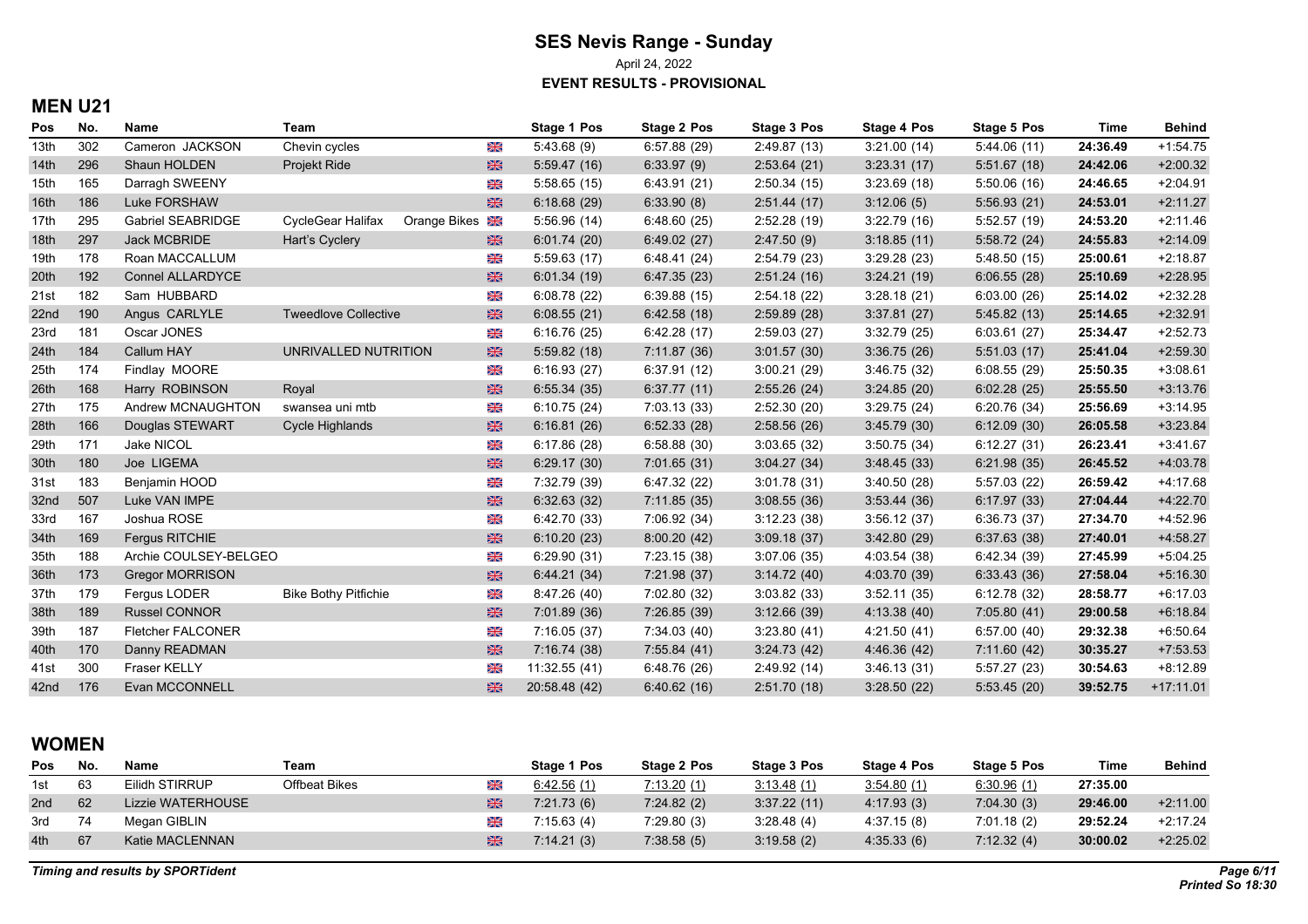April 24, 2022

**EVENT RESULTS - PROVISIONAL**

## **WOMEN**

| Pos              | No. | Name                                | Team                               |             | Stage 1 Pos  | Stage 2 Pos | Stage 3 Pos  | Stage 4 Pos  | Stage 5 Pos  | Time     | Behind     |
|------------------|-----|-------------------------------------|------------------------------------|-------------|--------------|-------------|--------------|--------------|--------------|----------|------------|
| 5th              | 72  | Laura ALLAN                         | Michelin, Vitus, Dharco            | XK          | 7:13.58(2)   | 7:51.40(11) | 3:20.67(3)   | 4:22.55(4)   | 7:13.93(5)   | 30:02.13 | $+2:27.13$ |
| 6th              | 75  | Katie MAY                           | Deeside MTB / Cyclehighlands       | $rac{1}{2}$ | 7:47.24 (13) | 7.41.65(6)  | 3:34.92(10)  | 4:16.52(2)   | 7:19.83(8)   | 30:40.16 | $+3:05.16$ |
| 7th              | 71  | Josie CLARKE                        |                                    | Ж           | 7:34.05(9)   | 7:35.50(4)  | 3:37.40(12)  | 4:36.92(7)   | 7:16.96(7)   | 30:40.83 | $+3:05.83$ |
| 8th              | 48  | <b>Rhiannon GUNNER</b>              | Cannondale & Filthy Rides MTB      | $rac{1}{2}$ | 7:21.22(5)   | 7.47.58(8)  | 3.32.06(6)   | 4:37.75(9)   | 7:26.80(10)  | 30:45.41 | $+3:10.41$ |
| 9th              | 73  | Molly JAMES                         | Dirty rides mtb apparell           | XK          | 7:32.91(8)   | 7:51.02(9)  | 3:30.12(5)   | 4:33.50(5)   | 7:40.73 (12) | 31:08.28 | $+3:33.28$ |
| 10 <sup>th</sup> | 64  | Melanie NICE                        |                                    | 米           | 7:38.85(12)  | 7:51.17(10) | 3:32.90(8)   | 4:46.31 (11) | 7:28.54(11)  | 31:17.77 | $+3.42.77$ |
| 11th             | 61  | Sally WRIGHT                        | Big Bear Bikes and Dalby Forest Cy |             | 7:36.36 (11) | 7:44.42(7)  | 3:33.63(9)   | 4:40.50 (10) | 7:59.53(14)  | 31:34.44 | $+3:59.44$ |
| 12 <sup>th</sup> | 68  | Mikyla HASSAN                       |                                    | 米           | 7:34.67(10)  | 8:17.38(12) | 3:32.77(7)   | 4:57.73 (13) | 7:16.21(6)   | 31:38.76 | +4:03.76   |
| 13th             | 66  | Elise MACGREGOR                     |                                    | ※           | 7:28.75(7)   | 8:22.62(14) | 3.44.15(13)  | 4:54.29 (12) | 7:24.60(9)   | 31:54.41 | $+4:19.41$ |
| 14th             | 70  | Sarah-Alice DAVIES                  |                                    | 米           | 8:52.36(15)  | 8:18.02(13) | 4:00.25(14)  | 5:08.98(14)  | 7:55.43(13)  | 34:15.04 | $+6.40.04$ |
| 15th             | 69  | Claudia FORBES-WALKER Hardies Bikes |                                    | Ж           | 8:45.64 (14) | 8:58.43(15) | 4:03.70 (15) | 5:58.50(15)  | 8:41.56(16)  | 36:27.83 | $+8.52.83$ |
| 16th             | 65  | <b>Teresa MOLONEY</b>               | <b>RLC MTB Enduro Team</b>         | 噐           | 9:00.85(16)  | 9.17.18(16) | 4.09.15(16)  | 6:03.60(16)  | 8:36.67(15)  | 37:07.45 | $+9.32.45$ |

## **WOMEN MASTER 35+**

| Pos | No. | Name                 | Team | Stage 1 Pos | Stage 2 Pos | Stage 3 Pos | Stage 4 Pos | Stage 5 Pos | Time     | <b>Behind</b> |
|-----|-----|----------------------|------|-------------|-------------|-------------|-------------|-------------|----------|---------------|
| 1st | -54 | Roslynn NEWMAN       | ⋇    | 7:10.52(1)  | 7:23.17(1)  | 3:15.03(1)  | 4.14.98(1)  | 7.01.37(1)  | 29:05.07 |               |
| 2nd | -51 | <b>Kirsty WATSON</b> |      | 7:25.82(2)  | 7:26.63(2)  | 3:29.19(2)  | 4:59.39(2)  | 7:58.35(2)  | 31:19.38 | $+2.14.31$    |
| 3rd | -55 | Jennifer WARK        |      | 8:07.87 (3) | 7:54.30(3)  | 3.36.93(3)  | 5:00.70(3)  | 8.08.33(3)  | 32:48.13 | $+3.43.06$    |

## **WOMEN U21**

| <b>Pos</b> | No. | <b>Name</b>     | Team                        | Stage 1 Pos | <b>Stage 2 Pos</b> | <b>Stage 3 Pos</b> | <b>Stage 4 Pos</b> | <b>Stage 5 Pos</b> | Time     | <b>Behind</b> |
|------------|-----|-----------------|-----------------------------|-------------|--------------------|--------------------|--------------------|--------------------|----------|---------------|
| 1st        | 56  | Bethany MCCULLY | Orangefox bikes             | 6.49.33(1)  | 7:37.75(2)         | 3:22.05(1)         | 4.21.37(1)         | 6.49.31(1)         | 28:59.81 |               |
| 2nd        | 57  | Rowan MASTERSON |                             | 7:07.95(2)  | 7:38.18(3)         | 3:26.77(3)         | 4.44.72(3)         | 7:00.76(2)         | 29:58.38 | $+0.58.57$    |
| 3rd        | 58  | Isla HEDLEY     |                             | 7:27.07(3)  | 7:31.87(1)         | 3:23.39(2)         | 4:22.25(2)         | 7:16.18(3)         | 30:00.76 | $+1:00.95$    |
| 4th        | 59  | Eliza BARRIE    | <b>Bike Bothy Pitfichie</b> | 8.38.04(4)  | 8.31.63(4)         | 3.59.87(4)         | 5:03.47(4)         | 8:24.86(4)         | 34:37.87 | $+5.38.06$    |

#### **SES 80 - MEN**

| Pos | No.             | Name                   | Team |    | Stage 2 Pos | Stage 3 Pos | <b>Stage 4 Pos</b> | <b>Stage 5 Pos</b>                  | Time     | <b>Behind</b> |
|-----|-----------------|------------------------|------|----|-------------|-------------|--------------------|-------------------------------------|----------|---------------|
| 1st | 80 <sub>1</sub> | <b>FORBES</b><br>Scott |      | ØR | (1.49.38)   | 3:38.15(1)  | 4:25.25(1)         | $A \rightarrow A$<br>7.00<br>:20.47 | 23:13.25 |               |

#### **SES 80 - MEN YOUTH**

| <b>Pos</b> | No.  | Name         | Team |          | Stage 2 Pos | Stage 3 Pos | Stage 4 Pos | Stage 5 Pos | Time     | <b>Behind</b> |
|------------|------|--------------|------|----------|-------------|-------------|-------------|-------------|----------|---------------|
| 1st        | -817 | Cole JACKSON |      | আ∞<br>Øß | 6:46.14(4)  | 2:49.43(3)  | 3:21.09(1)  | 5:37.65(1)  | 18:34.31 |               |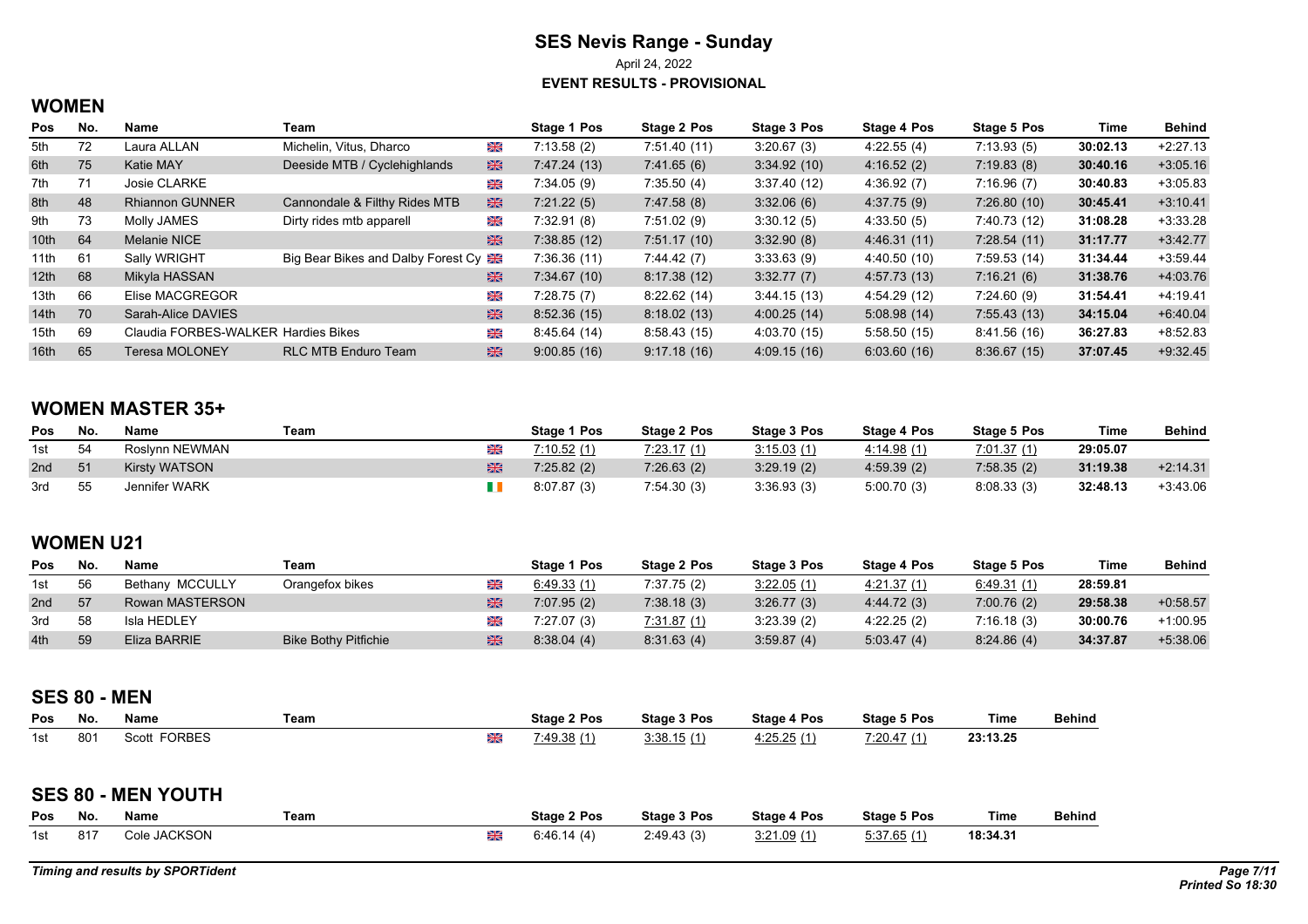April 24, 2022

**EVENT RESULTS - PROVISIONAL**

# **SES 80 - MEN YOUTH**

| Pos              | No. | Name                  | Team                              |    | Stage 2 Pos  | Stage 3 Pos | Stage 4 Pos  | Stage 5 Pos  | Time     | <b>Behind</b> |
|------------------|-----|-----------------------|-----------------------------------|----|--------------|-------------|--------------|--------------|----------|---------------|
| 2nd              | 826 | Eli SHEARER           | Ride Innerleithen, Endurofit      | X  | 6.45.05(3)   | 2.44.45(1)  | 3:27.21(3)   | 5.46.64(2)   | 18:43.35 | $+0.09.04$    |
| 3rd              | 807 | Fergus BEARD          | Off Beat Bikes                    | 米  | 6.48.50(5)   | 2:52.20(4)  | 3:27.00(2)   | 5:57.13(3)   | 19:04.83 | $+0.30.52$    |
| 4th              | 829 | Sorley SWABEY         |                                   | 米  | 6:35.90(1)   | 2:47.71(2)  | 3:34.54(5)   | 6:07.10(5)   | 19:05.25 | $+0.30.94$    |
| 5th              | 819 | Sam MACLEAN           | <b>Orange Fox Bikes</b>           | 米  | 6:55.63(6)   | 2:57.41(6)  | 3:38.03(6)   | 6:16.99(6)   | 19:48.06 | $+1:13.75$    |
| 6th              | 816 | Oliver HOOD           | none                              | ⋇  | 6:56.12(7)   | 2:59.05(7)  | 3:48.31(8)   | 6:19.78(7)   | 20:03.26 | $+1:28.95$    |
| 7th              | 822 | Eben MCIVOR           |                                   | 米  | 6:58.93(8)   | 2:59.22(8)  | 3:30.74(4)   | 6.42.69(12)  | 20:11.58 | $+1:37.27$    |
| 8th              | 809 | Hayden CASSIDY        | Rowan Tree Country Hotel, Aviemor |    | 7:06.86(10)  | 3.03.56(9)  | 3:41.71(7)   | 6:28.07(9)   | 20:20.20 | $+1.45.89$    |
| 9th              | 509 | Jamie WATSON          |                                   | 米  | 7:18.23(13)  | 3:12.08(12) | 4:00.15(11)  | 6:19.92(8)   | 20:50.38 | $+2:16.07$    |
| 10th             | 825 | Alexander PERVAN      |                                   | XK | 7:27.65(17)  | 3:04.28(10) | 3:57.97(10)  | 6:32.36(10)  | 21:02.26 | $+2:27.95$    |
| 11th             | 824 | Marti PENACCHIO TORRE |                                   | 米  | 7:20.62(14)  | 3.17.03(14) | 3.55.65(9)   | 6.41.48(11)  | 21:14.78 | $+2.40.47$    |
| 12th             | 508 | Callum FARQUHAR       |                                   | ⋇  | 7:15.56(12)  | 3:18.23(16) | 4:09.70 (14) | 6:55.32(15)  | 21:38.81 | $+3:04.50$    |
| 13th             | 828 | <b>Ben STUDLEY</b>    |                                   | 米  | 7:14.07(11)  | 3.10.80(11) | 4.09.50(12)  | 7:04.59(17)  | 21:38.96 | $+3.04.65$    |
| 14th             | 823 | <b>Jake NISBET</b>    |                                   | XK | 7:28.97 (18) | 3:15.63(13) | 4:15.25(16)  | 6.49.12(14)  | 21:48.97 | $+3:14.66$    |
| 15th             | 821 | <b>Neil MCDOUGALL</b> |                                   | 米  | 7:22.48(15)  | 3.23.85(18) | 4:18.20(17)  | 7:07.20(18)  | 22:11.73 | $+3.37.42$    |
| 16th             | 818 | Archie JOHNSTON       | Orange Fox Bikes                  | ⋇  | 6:44.28(2)   | 2:56.68(5)  | 6:30.58(25)  | 6.06.57(4)   | 22:18.11 | $+3:43.80$    |
| 17th             | 810 | Alec CHETWYND         |                                   | 米  | 7:47.49 (22) | 3.17.55(15) | 4.09.90(15)  | 7:03.53(16)  | 22:18.47 | $+3.44.16$    |
| 18th             | 811 | Cal CUNNINGHAM        |                                   | XK | 7:25.78 (16) | 3:21.50(17) | 4:28.44 (20) | 7:22.88 (21) | 22:38.60 | $+4:04.29$    |
| 19th             | 813 | <b>William FETTES</b> |                                   | 米  | 7:02.42(9)   | 4.46.67(25) | 4:09.59(13)  | 6.42.96(13)  | 22:41.64 | $+4.07.33$    |
| 20th             | 827 | Lewis STANLEY         |                                   | XK | 7:42.38 (20) | 3:26.78(19) | 4:26.47 (19) | 7:18.95 (20) | 22:54.58 | $+4:20.27$    |
| 21st             | 812 | <b>Struan ELLEN</b>   |                                   | 米  | 7:46.27 (21) | 3.32.25(21) | 4:19.90(18)  | 7:18.64(19)  | 22:57.06 | $+4.22.75$    |
| 22 <sub>nd</sub> | 808 | Archie BUYERS         |                                   | 米  | 7:50.63 (23) | 3.27.53(20) | 4:30.59(21)  | 7:27.02 (22) | 23:15.77 | $+4.41.46$    |
| 23rd             | 815 | Tom FRGUSON           |                                   | 米  | 7:34.27 (19) | 3.41.13(22) | 4:36.35(22)  | 7:37.12(23)  | 23:28.87 | $+4.54.56$    |
| 24th             | 806 | Harry ASTON           |                                   | 米  | 8.01.15(24)  | 3.48.58(23) | 5:15.06(23)  | 8:11.05(24)  | 25:15.84 | $+6.41.53$    |
| 25 <sub>th</sub> | 814 | Joey FORBES           |                                   | 米  | 9:05.32(25)  | 4:20.30(24) | 5.38.00(24)  | 8:44.51(25)  | 27:48.13 | $+9.13.82$    |

#### **SES 80 - WOMEN**

| <b>Pos</b> | No. | Name                  | Team                   |   | <b>Stage 2 Pos</b> | Stage 3 Pos | Stage 4 Pos | <b>Stage 5 Pos</b> | Time     | <b>Behind</b> |
|------------|-----|-----------------------|------------------------|---|--------------------|-------------|-------------|--------------------|----------|---------------|
| 1st        | 804 | Joanna KENNEDY        | The Rideout Collective | 米 | 8:17.35(1)         | 3.48.13(1)  | 5.03.00(1)  | <u>7.45.36 (1)</u> | 24:53.84 |               |
| 2nd        | 802 | <b>Trish HUGHES</b>   | Army Enduro MTB Team   | 米 | 8:31.05(2)         | 4.02.34(2)  | 5.43.25(2)  | 8:12.80(2)         | 26:29.44 | $+1:35.60$    |
| 3rd        | 52  | <b>JIII STRUTHERS</b> |                        | Ж | 8:41.47(3)         | 4.06.83(3)  | 8:54.28(3)  | 8.41.42(3)         | 30:24.00 | $+5.30.16$    |
| 4th        | 803 | Shelagh FAIRWEATHER   |                        | Ж | 11:37.15(4)        | 5.17.02(4)  | 10.45.10(4) | 14.51.34(4)        | 42:30.61 | $+17:36.77$   |

#### **SES 80 - WOMEN YOUTH**

| <b>Pos</b> | No. | Name                  | Team | Stage 2 Pos | <b>Stage 3 Pos</b> | <b>Stage 4 Pos</b> | <b>Stage 5 Pos</b> | Time     | <b>Behind</b> |
|------------|-----|-----------------------|------|-------------|--------------------|--------------------|--------------------|----------|---------------|
| 1st        | 832 | Ruth MCDOUGALL        | Ж    | 8.00.74(1)  | 3.46.73(1)         | <u>4.32.71 (1)</u> | 7.40.39(1)         | 24:00.57 |               |
| 2nd        | 830 | <b>Kirsty WOODLEY</b> | 米    | 11.03.97(2) | 5.07.30(2)         | 8:34.77(2)         | 11.49.62(2)        | 36:35.66 | $+12:35.09$   |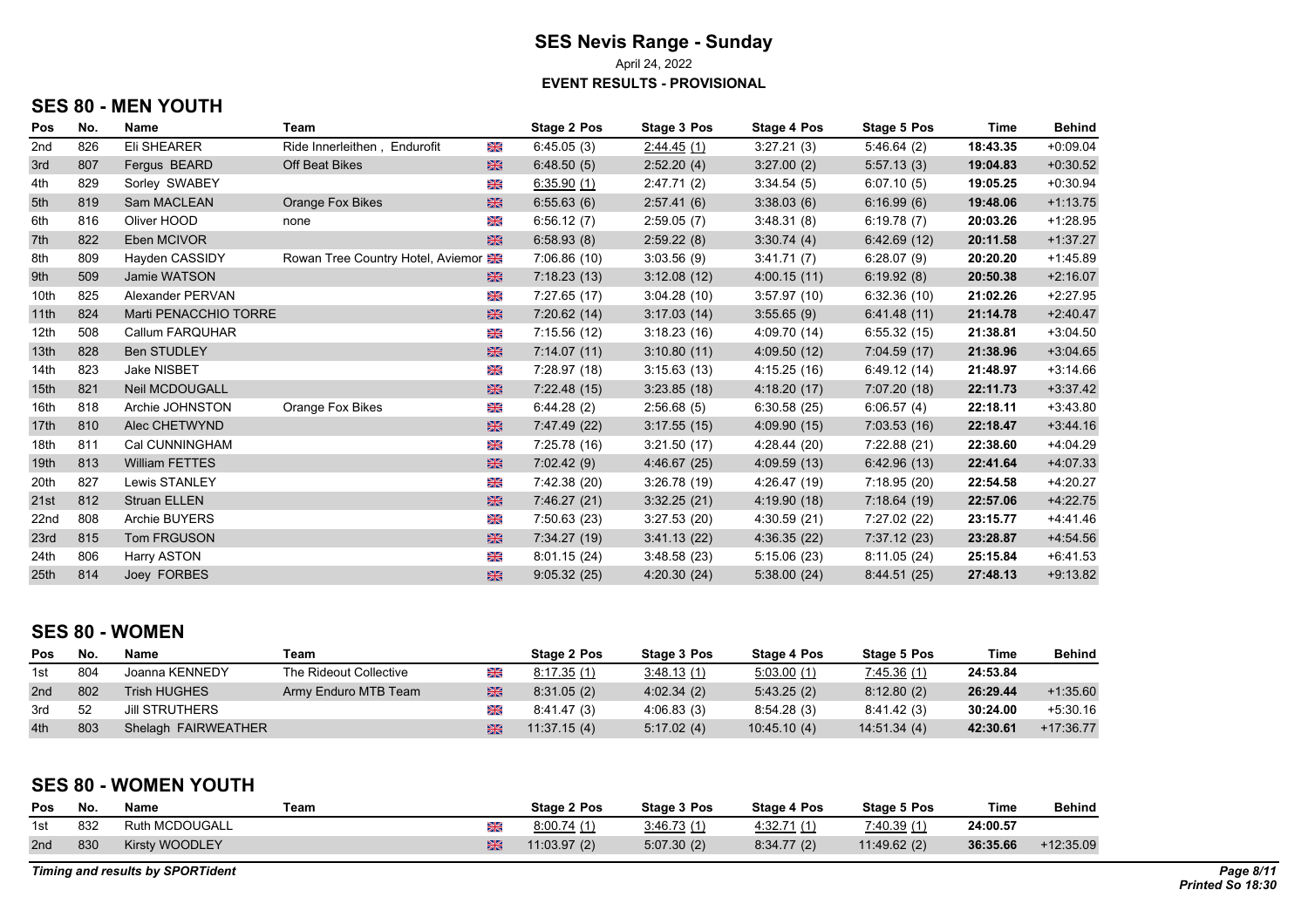April 24, 2022

**EVENT RESULTS - PROVISIONAL**

#### **SES E-bike - MEN**

| <b>Pos</b> | No. | Name                          |           | Stage 1 Pos | Stage 2 Pos | Stage 3 Pos | Power Pos<br><b>Stage</b> | <b>Stage 4 Pos</b> | Stage 5 Pos | <b>Time</b> | <b>Behind</b> |
|------------|-----|-------------------------------|-----------|-------------|-------------|-------------|---------------------------|--------------------|-------------|-------------|---------------|
|            |     | Team                          |           |             |             |             |                           |                    |             |             |               |
| 1st        | 422 | Martyn BROOKES<br>Whyte Bikes | Ж         | 5:42.23(1)  | 6:08.72(1)  | 2:45.88(1)  | 0.44.00(1)                | 3:00.08(1)         | 5:30.90(1)  | 23:51.81    |               |
| 2nd        | 405 | <b>Andrew ELLIOTT</b>         | 米         | 5:52.28(2)  | 6:26.03(2)  | 2:49.25(3)  | 0:51.73(4)                | 3:16.75(2)         | 5:53.20(3)  | 25:09.24    | $+1:17.43$    |
| 3rd        | 406 | Will KEOGH<br>Polygon Bikes   | <b>SK</b> | 6:01.87(3)  | 6:36.22(3)  | 2:46.47(2)  | 0:48.30(3)                | 3:17.14(3)         | 5:51.48(2)  | 25:21.48    | $+1:29.67$    |
| 4th        | 403 | Kyle RINDER<br>Alpex Carbon   | 米         | 6:12.86(4)  | 6.36.83(4)  | 2:54.16(4)  | 0.47.78(2)                | 3:21.34(4)         | 5:57.34(4)  | 25:50.31    | $+1:58.50$    |
| 5th        | 404 | Stefan MILLINGTON             | Ж         | 6:55.75(5)  | 7:08.35(5)  | 3:17.08(6)  | 1:09.70(6)                | 4:19.10(6)         | 6:45.82(5)  | 29:35.80    | $+5.43.99$    |
| 6th        | 401 | <b>Rew FERGUSON</b>           | 米         | 7:20.31(6)  | 7:16.77(6)  | 3:16.49(5)  | 1:07.93(5)                | 3:58.77(5)         | 6:52.51(6)  | 29:52.78    | $+6:00.97$    |

#### **SES E-bike - MEN MASTER 35+**

| Pos | No. | Name                            |   | Stage 1 Pos | Stage 2 Pos | <b>Stage 3 Pos</b> | Power Pos<br><b>Stage</b> | Stage 4 Pos | Stage 5 Pos | Time     | <b>Behind</b> |
|-----|-----|---------------------------------|---|-------------|-------------|--------------------|---------------------------|-------------|-------------|----------|---------------|
|     |     | Team                            |   |             |             |                    |                           |             |             |          |               |
| 1st | 421 | Mark MACIVER<br>Monsterbike     | 6 | 6:03.78(2)  | 6.17.77(1)  | 2.53.98(1)         | 0:56.05(3)                | 3:19.88(2)  | 5:56.47(1)  | 25:27.93 |               |
| 2nd | 410 | Steven HUME                     | 器 | 6.02.47(1)  | 6:35.45(3)  | 2:54.38(2)         | 0:55.27(2)                | 3:14.15(1)  | 6:02.68(2)  | 25:44.40 | $+0.16.47$    |
| 3rd | 415 | Aaron GRAY<br>Muckmedden Events | 米 | 6:38.79(4)  | 6:34.33(2)  | 3:02.80(4)         | 0.57.40(5)                | 3:26.31(3)  | 6:21.48(3)  | 27:01.11 | $+1:33.18$    |
| 4th | 412 | Jamie DUNCAN<br>Pinnd           | 器 | 6:35.60(3)  | 6:40.53(4)  | 2:57.70(3)         | 0.56.55(4)                | 4:10.65(9)  | 6:26.89(5)  | 27:47.92 | $+2:19.99$    |
| 5th | 107 | James WEIR                      | 米 | 6:40.81(5)  | 6:51.27(6)  | 3.14.32(8)         | 1:04.17(10)               | 3:39.39(7)  | 6:37.41(7)  | 28:07.37 | $+2:39.44$    |
| 6th | 142 | Sean JOHNSTON                   | 器 | 6:45.07(6)  | 6:45.11(5)  | 3:15.80(9)         | 0:58.02(6)                | 3:36.14(5)  | 6:51.04(9)  | 28:11.18 | $+2.43.25$    |
| 7th | 408 | <b>Brett LOUDFOOT</b>           | 米 | 6:51.72(7)  | 7:01.70(8)  | 3:13.73(7)         | 1:03.53(9)                | 3:39.04(6)  | 6:34.98(6)  | 28:24.70 | $+2:56.77$    |
| 8th | 411 | <b>Scott MURRAY</b><br>Pinnd    | 器 | 8:13.26(12) | 6:54.43(7)  | 3:08.27(5)         | 0.55.25(1)                | 3:35.50(4)  | 6:23.03(4)  | 29:09.74 | $+3.41.81$    |
| 9th | 417 | Mark SWINNEY                    | 米 | 7:01.20(8)  | 7:12.27(10) | 3:11.55(6)         | 1:17.02(12)               | 3.54.91(8)  | 6.47.98(8)  | 29:24.93 | $+3:57.00$    |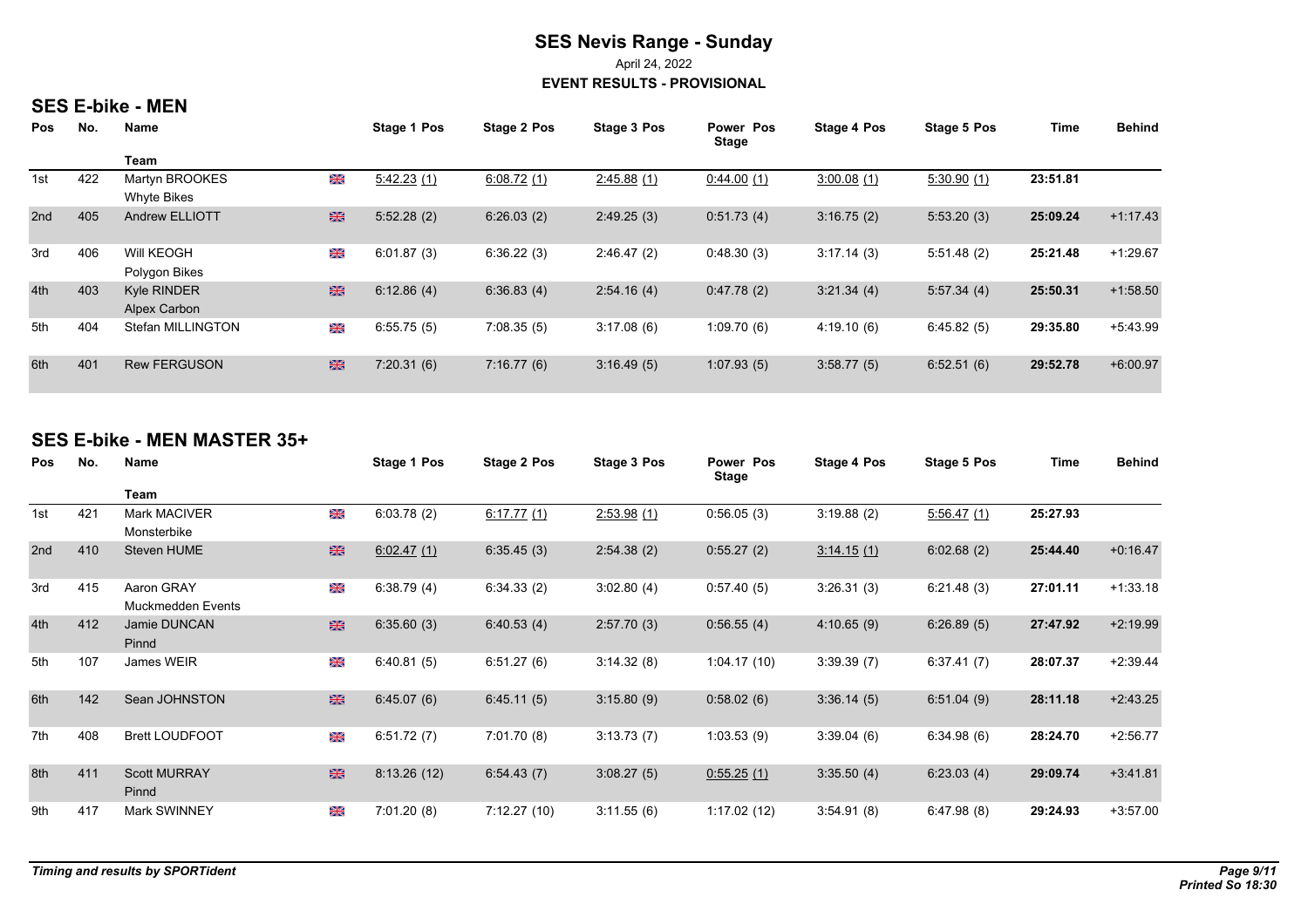April 24, 2022

**EVENT RESULTS - PROVISIONAL**

## **SES E-bike - MEN MASTER 35+**

| <b>Pos</b>       | No. | <b>Name</b>                |    | Stage 1 Pos | Stage 2 Pos | Stage 3 Pos | Power Pos<br>Stage | Stage 4 Pos  | Stage 5 Pos | Time       | <b>Behind</b> |
|------------------|-----|----------------------------|----|-------------|-------------|-------------|--------------------|--------------|-------------|------------|---------------|
|                  |     | Team                       |    |             |             |             |                    |              |             |            |               |
| 10 <sub>th</sub> | 409 | James SLATER               | XK | 7:13.65(9)  | 7:09.90(9)  | 3:28.53(11) | 0.59.47(7)         | 4:14.35 (10) | 7:22.15(10) | 30:28.05   | $+5:00.12$    |
|                  |     | <b>Slater Architecture</b> |    |             |             |             |                    |              |             |            |               |
| 11th             | 413 | <b>Mark RUFFELL</b>        | 米  | 7:28.48(10) | 7:25.13(12) | 3:25.03(10) | 1:10.95(11)        | 4:17.98(11)  | 7:34.81(11) | 31:22.38   | $+5.54.45$    |
| 12 <sub>th</sub> | 416 | Gordon BRODIE              | XK | 7:40.00(11) | 7:21.00(11) | 3:51.59(12) | 1:03.32(8)         | 4:21.65(12)  | 8:23.58(12) | 32:41.14   | $+7:13.21$    |
|                  |     | Ride Days                  |    |             |             |             |                    |              |             |            |               |
| <b>DNF</b>       | 414 | <b>Fraser URQUHART</b>     | 米  |             |             |             |                    |              |             | <b>DNF</b> |               |

## **SES PRO - MEN**

| Pos              | No.            | <b>Name</b>                  | Team                                   |                            | Stage 1 Pos | Stage 2 Pos | Stage 3 Pos  | Stage 4 Pos | Stage 5 Pos | Time     | <b>Behind</b> |
|------------------|----------------|------------------------------|----------------------------------------|----------------------------|-------------|-------------|--------------|-------------|-------------|----------|---------------|
| 1st              | 3              | Greg CALLAGHAN               | Devinci Global Racing                  | H I                        | 5:11.98(2)  | 5:52.95(1)  | 2.35.22(6)   | 2:53.62(2)  | 5.13.08(4)  | 21:46.85 |               |
| 2nd              | 11             | <b>Christopher GALLAGHER</b> | The Contour Collective                 | 米                          | 5:12.31(3)  | 6.04.63(5)  | 2:33.18(2)   | 2:58.28(5)  | 5:12.18(2)  | 22:00.58 | $+0.13.73$    |
| 3rd              | $\overline{2}$ | <b>Elliott HEAP</b>          | Nukeproof SRAM Factory Racing          | Ж                          | 5:18.05(9)  | 6.03.00(3)  | 2:33.95(3)   | 2:53.81(3)  | 5:14.18(5)  | 22:02.99 | $+0.16.14$    |
| 4th              | 22             | Innes GRAHAM                 | Nukeproof/Hotlines, Dirt School, Tw    | 米                          | 5:16.67(8)  | 6.05.60(6)  | 2:36.75(11)  | 2:53.60(1)  | 5:12.38(3)  | 22:05.00 | $+0.18.15$    |
| 5th              | 5              | Mathew STUTTARD              | Polygon Factory Racing                 | Ж                          | 5:14.28(6)  | 6.08.28(8)  | 2.34.68(4)   | 3:00.25(12) | 5.08.00(1)  | 22:05.49 | $+0.18.64$    |
| 6th              | 16             | Joe BARNES                   | <b>Hazzard Racing</b>                  | $\frac{1}{2}$              | 5:13.24(4)  | 6.04.25(4)  | 2:36.20(8)   | 2:59.31(9)  | 5:19.03(7)  | 22:12.03 | $+0.25.18$    |
| 7th              | 17             | Liam MOYNIHAN                | Scott/Bluegrass/SR Suntour             | ₩                          | 5:19.95(12) | 6:00.35(2)  | 2:38.30(15)  | 2:58.59(6)  | 5:21.60(13) | 22:18.79 | $+0.31.94$    |
| 8th              | 4              | Lachlan BLAIR                | <b>Orange Factory Racing</b>           | 米                          | 5:13.57(5)  | 6:11.33(13) | 2:36.63(10)  | 3:03.05(13) | 5:14.68(6)  | 22:19.26 | $+0.32.41$    |
| 9th              | 6              | Evan WALL                    | Devinci Global Racing                  | $\left\  \bullet \right\ $ | 5.19.70(11) | 6.08.82(9)  | 2:36.13(7)   | 2:57.25(4)  | 5:19.07(8)  | 22:20.97 | $+0.34.12$    |
| 10 <sub>th</sub> | $\overline{7}$ | Joseph CONNELL               | <b>Orange Factory Racing</b>           | 米                          | 5:18.88(10) | 6:10.45(10) | 2:35.07(5)   | 2:59.31(9)  | 5:22.07(15) | 22:25.78 | $+0.38.93$    |
| 11th             | 24             | Jonathan PHILOGENE           | 2 Bros Racing/ Start Fitness           | ≽≡                         | 5:16.10(7)  | 6:17.15(20) | 2:37.22(13)  | 2:59.97(11) | 5:20.09(11) | 22:30.53 | $+0.43.68$    |
| 12 <sup>th</sup> | 23             | Calum MCBAIN                 |                                        | 米                          | 5.09.15(1)  | 6:15.93(19) | 2.31.95(1)   | 3.06.42(17) | 5:30.82(21) | 22:34.27 | $+0.47.42$    |
| 13th             | 42             | Tom MOORE                    | <b>Vitus Bikes</b>                     | <b>SK</b>                  | 5.23.43(16) | 6.14.14(17) | 2:39.12(16)  | 2:59.15(7)  | 5:19.63(9)  | 22:35.47 | $+0.48.62$    |
| 14th             | 8              | Corey WATSON                 | Nukeproof                              | 米                          | 5:26.05(19) | 6:17.80(21) | 2:37.30(14)  | 2:59.16(8)  | 5:22.18(16) | 22:42.49 | $+0.55.64$    |
| 15th             | 14             | Jake EBDON                   | Santa Cruz Bicycles                    | ₩                          | 5:20.88(13) | 6:10.85(12) | 2:37.10(12)  | 3:15.23(25) | 5:21.80(14) | 22:45.86 | $+0.59.01$    |
| 16 <sup>th</sup> | 15             | <b>Chris HUTCHENS</b>        | Giant, Leatt, Hotlines, lizard Skin, 2 | 米                          | 5:25.10(17) | 6:12.32(15) | 2:39.27(18)  | 3.04.81(16) | 5:26.21(19) | 22:47.71 | $+1:00.86$    |
| 17th             | 20             | Ant HALE                     | Nukeproof SRAM Factory Racing          | Ж                          | 5:26.06(20) | 6:14.15(18) | 2:40.33(19)  | 3.06.50(18) | 5:24.84(17) | 22:51.88 | $+1.05.03$    |
| 18 <sup>th</sup> | 18             | James SHIRLEY                | <b>ROSE Bikes</b>                      | 米                          | 5:25.17(18) | 6:12.85(16) | 2.42.68(22)  | 3:12.03(23) | 5:20.05(10) | 22:52.78 | $+1:05.93$    |
| 19 <sub>th</sub> | 9              | Jono JONES                   | Propain Bikes                          | Ж                          | 5:22.60(15) | 6:12.09(14) | 2:39.25(17)  | 3:10.19(22) | 5:29.29(20) | 22:53.42 | $+1.06.57$    |
| 20th             | 32             | Chubbie HAMMOND              | <b>Brink UK</b>                        | 米                          | 5:29.57(22) | 6:23.90(24) | 2:41.60(20)  | 3.09.78(21) | 5:20.43(12) | 23:05.28 | $+1.18.43$    |
| 21st             |                | <b>Adrien DAILLY</b>         | Lapierre Zipp Collective               | H II                       | 5:29.07(21) | 6.34.52(30) | 2:47.33 (29) | 3.03.25(14) | 5:25.89(18) | 23:20.06 | $+1:33.21$    |
| 22nd             | 21             | lan AUSTERMUHLE              | <b>Hope Factory Racing</b>             | 米                          | 5:33.54(25) | 6.28.43(26) | 2.44.38(26)  | 3.04.52(15) | 5:32.28(22) | 23:23.15 | $+1.36.30$    |
| 23rd             | 135            | Josh NOBLE                   | Scrub Wheels                           | ₩                          | 5.31.11(23) | 6:06.55(7)  | 2:43.57(25)  | 3.08.35(19) | 6:02.01(28) | 23:31.59 | +1:44.74      |
| 24th             | 19             | Aidan COULTHARD              | <b>Buzz Cycles</b>                     | 米                          | 5:37.31(28) | 6:22.75(23) | 2.46.44(28)  | 3.08.85(20) | 5:37.99(26) | 23:33.34 | $+1.46.49$    |
|                  |                |                              |                                        |                            |             |             |              |             |             |          |               |